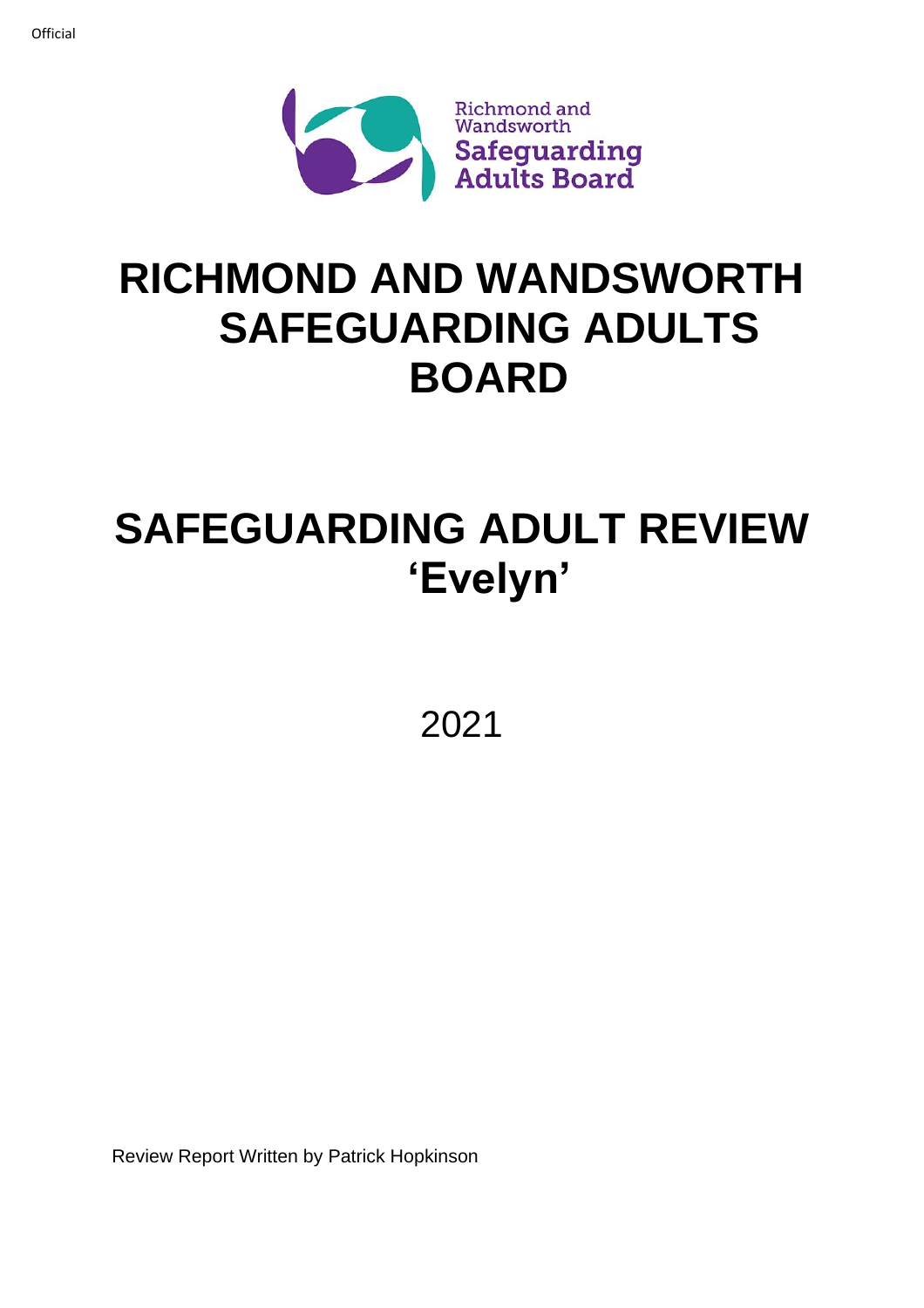# **Table of Contents**

| 2. |  |  |
|----|--|--|
| 3. |  |  |
| 4. |  |  |
| 5. |  |  |
| 6. |  |  |
| 7. |  |  |
|    |  |  |
|    |  |  |
|    |  |  |
|    |  |  |
|    |  |  |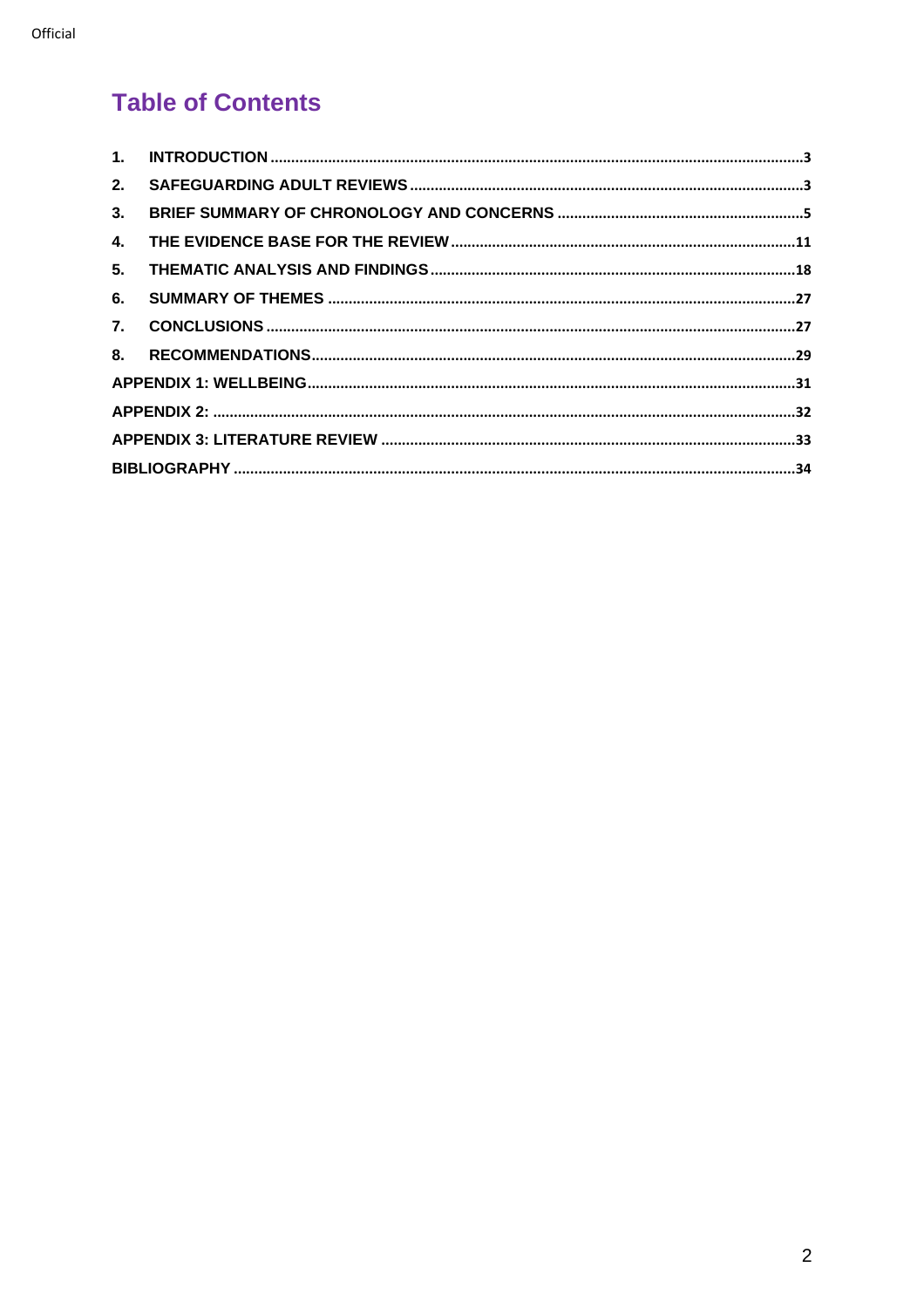# **SAFEGUARDING ADULT REVIEW – EVELYN**

#### **Richmond and Wandsworth Safeguarding Adults Board**

#### <span id="page-2-0"></span>**1. Introduction**

- 1.1. Evelyn was a 75-year-old Black British/ African-Caribbean woman who was a retired midwife. Evelyn had two sons, Simon, who had a Lasting Power of Attorney for Evelyn's care and welfare, and Ted. Evelyn left the UK with Simon on 02<sup>nd</sup> March 2019 and died of a heart attack on 31<sup>st</sup> May 2019 in a care home in Jamaica.
- 1.2. Prior to this, Evelyn had been the subject of at least 34 safeguarding referrals from the London Ambulance Service and the Metropolitan Police, made to four London Boroughs over a 2-year period. Most of the safeguarding concerns highlighted that Evelyn was found confused and in a neglected state in, or away from, her home. Contact with Simon at the time of these events suggested that he was distrustful of statutory services and was unwilling to facilitate medical or social care services for his mother. Despite this, Evelyn was left in his care.
- 1.3. Evelyn attended at least six hospitals but there was pattern of discharge against medical advice and of not being assisted by Simon to attend followup appointments. When Simon was encouraged to allow his mother to receive treatment, he said that he had a Lasting Power of Attorney for health and welfare and that he was her decision maker.
- 1.4. Evelyn's primary address was understood to be in Hillingdon, where she was ordinarily resident. However, she was known to live with her son Simon in Richmond. She also lived with her other son, Ted, in Enfield from time to time. Evelyn was moved from borough to borough regularly. A Section 42 enquiry was also begun by Kensington and Chelsea in March 2019 regarding Evelyn's discharge from Chelsea and Westminster hospital, although by this time Evelyn had left the country, and was closed in April 2019.
- 1.5. No assessment of Evelyn's needs under the Care Act appears to have been made by any of the local authorities, although one was offered by Richmond but was refused by Simon.

# <span id="page-2-1"></span>**2. SAFEGUARDING ADULT REVIEWS**

2.1. Section 44 of the Care Act 2014 places a statutory requirement on the Richmond and Wandsworth Safeguarding Adults Board to commission and learn from SARs (Safeguarding Adult Reviews) in specific circumstances, as laid out below, and confers on Richmond and Wandsworth Safeguarding Adults Board the power to commission a SAR into any other case:

*'A review of a case involving an adult in its area with needs for care and support (whether or not the local authority has been meeting any of those needs) if –*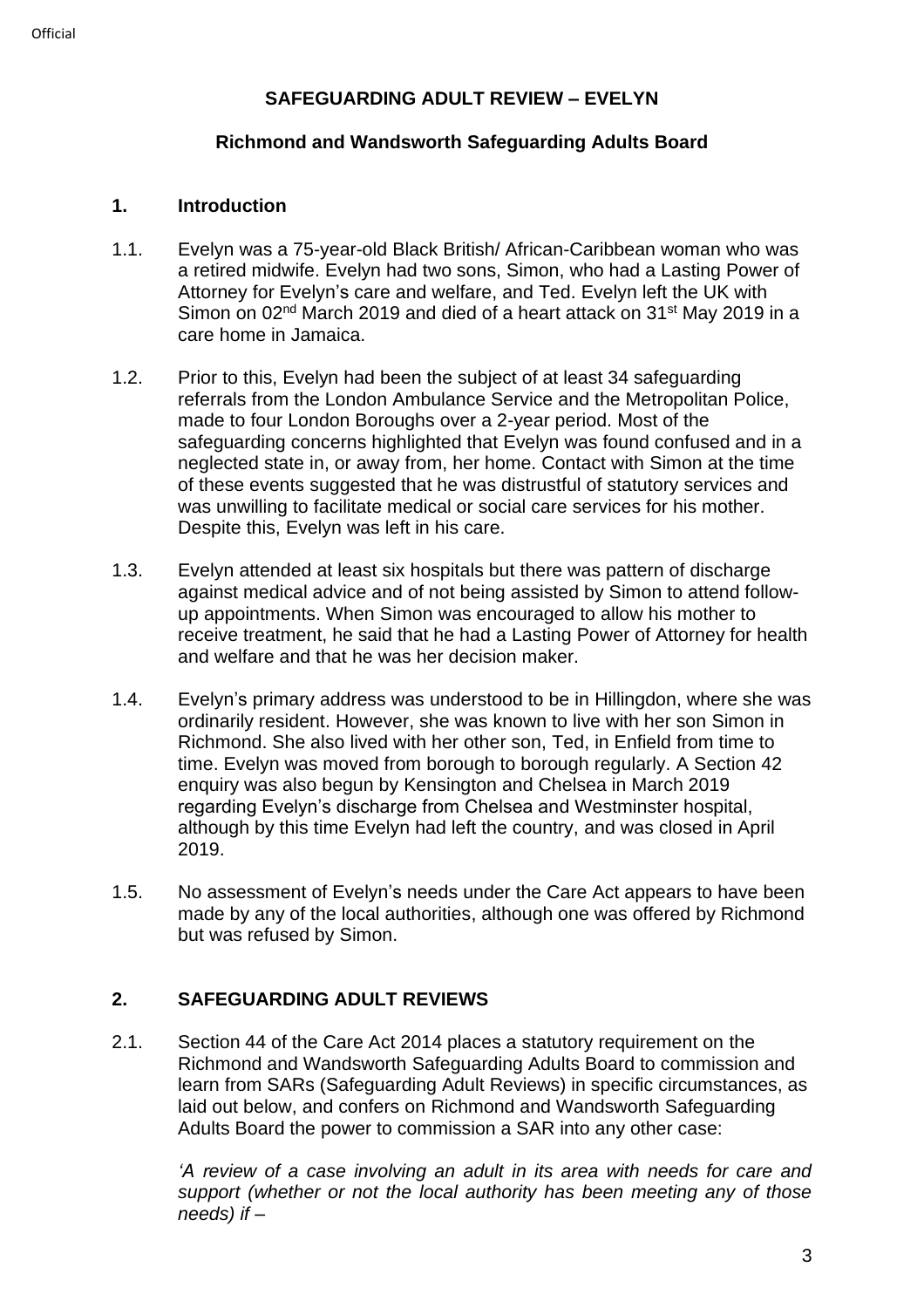- *a) there is reasonable cause for concern about how the SAB, members of it or other persons with relevant functions worked together to safeguard the adult, and*
- *b) the adult had died, and the SAB knows or suspects that the death resulted from abuse or neglect…, or*
- *c) the adult is still alive, and the SAB knows or suspects that the adult has experienced serious abuse or neglect.*
- *2.2. The SAB may also –*

*Arrange for there to be a review of any other case involving an adult in its area with needs for care and support (whether or not the local authority has been meeting any of those needs).*

*…Each member of the SAB must co-operate in and contribute to the carrying out of a review under this section with a view to – a) identifying the lessons to be learnt from the adult's case, and b) applying those lessons to future cases.*

- 2.3. Board members must co-operate in and contribute to the review with a view to identifying the lessons to be learnt and applying those lessons to the future (s44(5), Care Act 2014).
- 2.4. The purpose and underpinning principles of this SAR are set out in section 2.9 of the London Multi-Agency Safeguarding Adults Policy and Procedures: [http://londonadass.org.uk/wp-content/uploads/2019/05/2019.04.23-Review](http://londonadass.org.uk/wp-content/uploads/2019/05/2019.04.23-Review-of-the-Multi-Agency-Adult-Safeguarding-policy-and-procedures-final-.pdf)[of-the-Multi-Agency-Adult-Safeguarding-policy-and-procedures-final-.pdf](http://londonadass.org.uk/wp-content/uploads/2019/05/2019.04.23-Review-of-the-Multi-Agency-Adult-Safeguarding-policy-and-procedures-final-.pdf)
- 2.5. All RWSAB members and organisations involved in this SAR, and all SAR panel members, agreed to work to these aims and underpinning principles. The SAR is about identifying lessons to be learned across the partnership and not about establishing blame or culpability. In doing so, the SAR will take a broad approach to identifying causation and will reflect the current realities of practice ("tell it like it is").
- 2.6. This case was referred to the SAR Sub-group of the RWSAB by a Richmond Social Worker in August 2019 and considered for a Safeguarding Adults Review at the meeting on 02/09/2019.
- 2.7. The SAR Sub-group considered this case as meeting the criteria for a SAR, and the SAB Executive ratified this on 25/09/2019. RWSAB approached Hillingdon SAB and Council, who were happy to participate in a Richmondled review on this complex case.
- 2.8. The following organisations were involved in this Safeguarding Adults Review
	- o London Borough of Richmond Upon Thames
	- o London Borough of Hillingdon
	- o London Borough of Enfield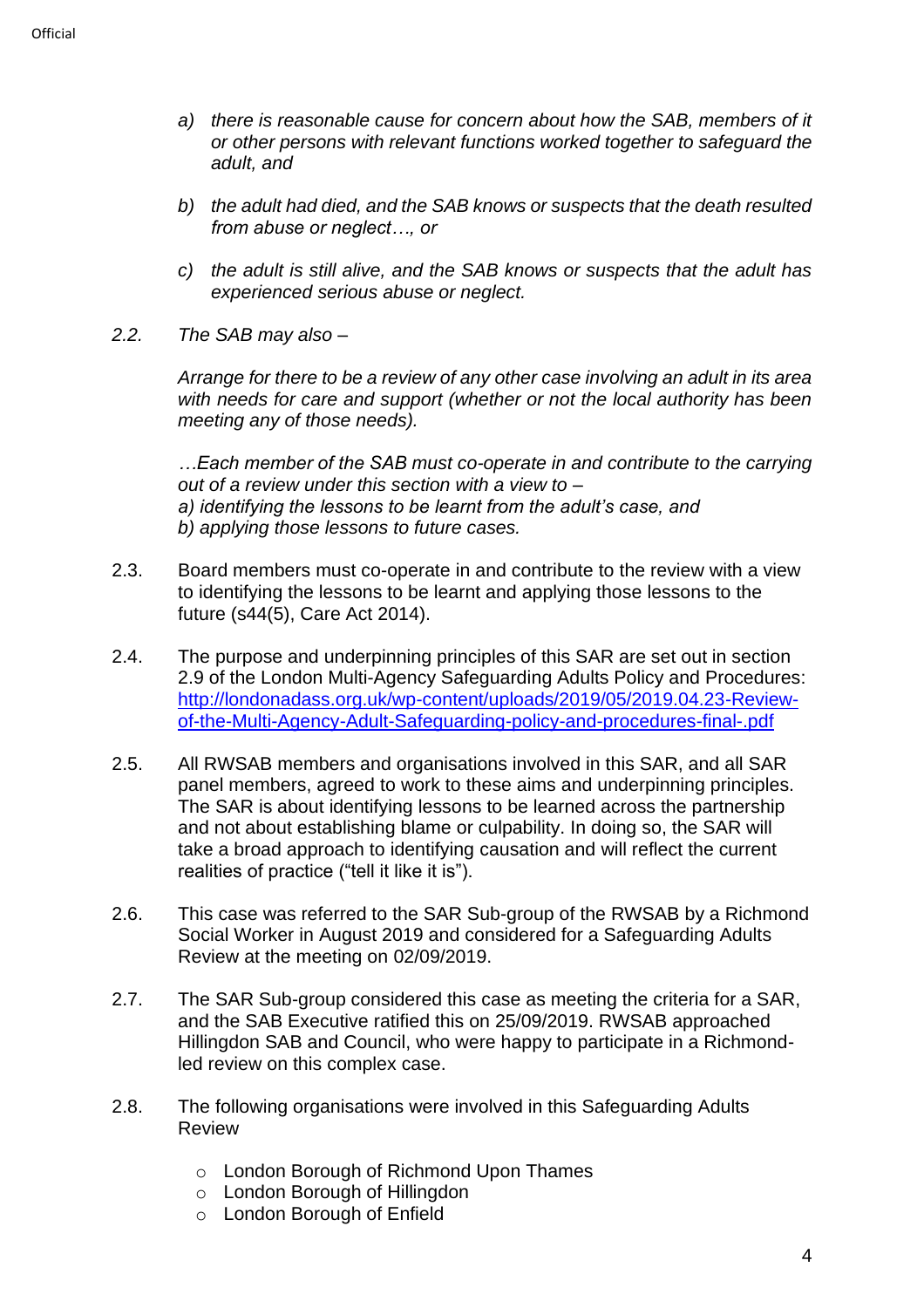- o London Ambulance Service
- o Metropolitan Police West Area BCU
- o Chelsea and Westminster NHS Foundation Trust
- o NHS South-West London CCG
- 2.9. For brevity, the London Boroughs involved in this review will be referred to as Richmond, Hillingdon and Enfield.
- 2.10. A SAR panel was formed of representatives from these organisations and teams and agreed terms of reference to guide the review. The terms of reference were for the review to consider:
	- The impact of cross-borough/ BCU coordination and information sharing.
	- The impact of assumptions about carer responsibilities especially in the absence of carers assessment.
	- The challenge of working with people who are difficult for services to engage with.
	- The challenge of interventions when family members are resisting the involvement of services.
- 2.11. SAR Panel members provided chronologies and reflective Individual Management Reviews of their involvement with Evelyn and answered specific questions and provided additional information as required.
- 2.12. Two Multi-Agency Practitioner Learning Event was held, one of which was for health staff who had been unattended the first event. These Practitioner Learning Events were attended by staff who had worked directly with Evelyn or her family, or had made decision about them, and assisted in developing an understanding of the approaches taken, the challenges faced, the opportunities missed and ways in which practice could be further developed.
- 2.13. The Safeguarding Adults Review was led by Patrick Hopkinson who is an Independent Consultant in Adult Safeguarding and who had no previous involvement with this case and no connection to the Richmond and Wandsworth Safeguarding Adults Board, or its partner agencies or any of the other local authorities involved in this review.
- 2.14. Evelyn's family were notified of this review but did not respond.

#### <span id="page-4-0"></span>**3. BRIEF SUMMARY OF CHRONOLOGY AND CONCERNS**

- 3.1. The chronology provided by agencies covered the period from 4<sup>th</sup> February  $2015 - 28$ <sup>th</sup> January 2020, which was after Evelyn had left the country and had died in Jamaica**.** The following is a summary of key events.
- 3.2. Between  $4<sup>th</sup>$  February 2015 and 14<sup>th</sup> March 2018, concerns arose about Evelyn in the London Borough of Hillingdon. These included nine contacts with the police in what appears in hindsight to have been a slow increase in Evelyn's mental distress. For example, on 4<sup>th</sup> February 2015, Evelyn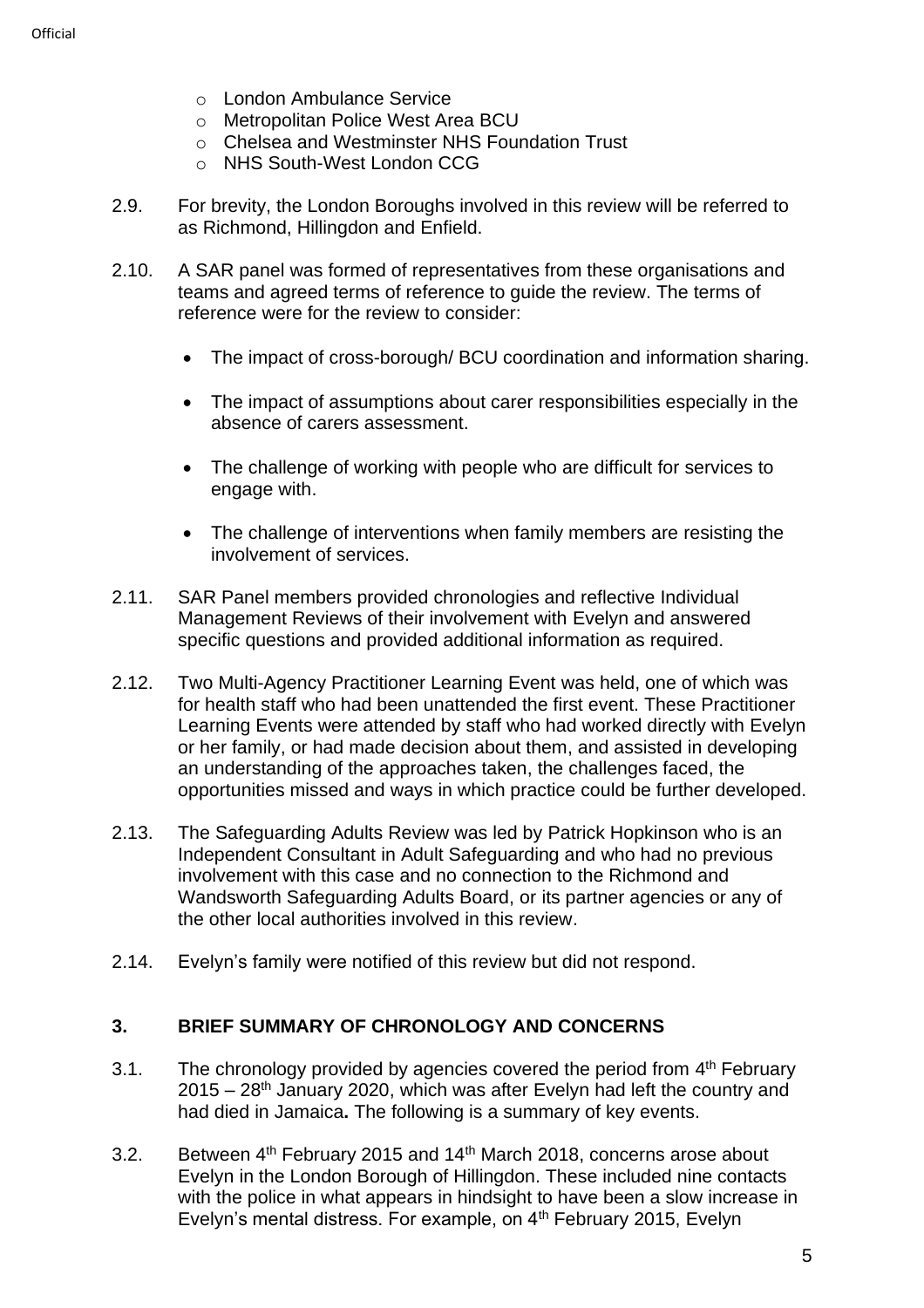contacted the police about what may have been a bogus telephone call to her home. On 21<sup>st</sup> October 2017, Evelyn was reported to be shouting at a neighbour over the garden fence. On  $17<sup>th</sup>$  January 2018, Evelyn told the police that intruders in her house were hiding in her kitchen and on 18<sup>th</sup> January that her medication had been stolen. Evelyn appears to have been ordinarily resident in Hillingdon, living in a house that she owned.

- 3.3. On 19<sup>th</sup> January 2018, Evelyn was admitted to Hillingdon Hospital Accident and Emergency Department by the London Ambulance Service for a "checkup" following reports to the police by neighbours that she was shouting that she could not get out of the house. One of Evelyn's sons also attended and was given information to arrange support for Evelyn. After follow up from Hillingdon Social Services, Evelyn's son, Ted, confirmed that Evelyn did not need help.
- 3.4. Ted repeated this on  $7<sup>th</sup>$  February 2018, when Evelyn was found outside by the police and appeared to be lost. On 8<sup>th</sup> February 2018, after Evelyn had flagged down a passing motorist, claiming that her things had been stolen and she was locked in the house, the police attended Evelyn's Hillingdon home and found the house hoarded with newspapers, the toilet and bathroom unfit for use, and the cooker not working. Hillingdon Social Services tried to contact Ted but with no success.
- 3.5. On 9th March 2018, the police attended again following reports that Evelyn was knocking on neighbours' doors. Evelyn was alone and the police were concerned that the hot water and heating was off. There were a number of notes tacked to doors and cupboards directing Evelyn to the location of her room, the bathroom, and the toilet. The police contacted one of Evelyn's sons who attended and explained that "the doctors messed her medications and this is the result." Hillingdon Social Services followed up between  $9<sup>th</sup>$  and  $12<sup>th</sup>$  March 2018 and, on 12<sup>th</sup> were informed that Evelyn was in Ealing Hospital, and subsequently they closed contact with Evelyn.
- 3.6. On 18<sup>th</sup> April 2018 a neighbour alerted the police that Evelyn had been banging on his door saying that they had stolen her children. This was followed up by Hillingdon Social Services who spoke to Evelyn's son, Simon, the following day. Simon said Evelyn did not need help, and again the contact was closed.
- 3.7. On 2<sup>nd</sup> May 2018 the police were called by neighbours to Evelyn's Hillingdon home and the ambulance service attended. They were concerned that Evelyn had dementia (this appears to have been the first mention of the potentially explanatory diagnosis). Evelyn's son, Simon, however arrived and refuted this. The ambulance crew determined that Evelyn lacked mental capacity and took her to Hillingdon Hospital, against the wishes of Simon who was described as obstructive. The house had been found to be dirty and unsanitary with soiled clothes and rotten food. The police asked Simon what he thought of his mother's living conditions and he said that he could not see a problem with them. The London Ambulance Service raised a safeguarding concern with Hillingdon Social Services that Evelyn was being neglected. This was not progressed to an enquiry under Section 42 of the Care Act 2014 because there was not enough evidence that Simon was neglecting his mother.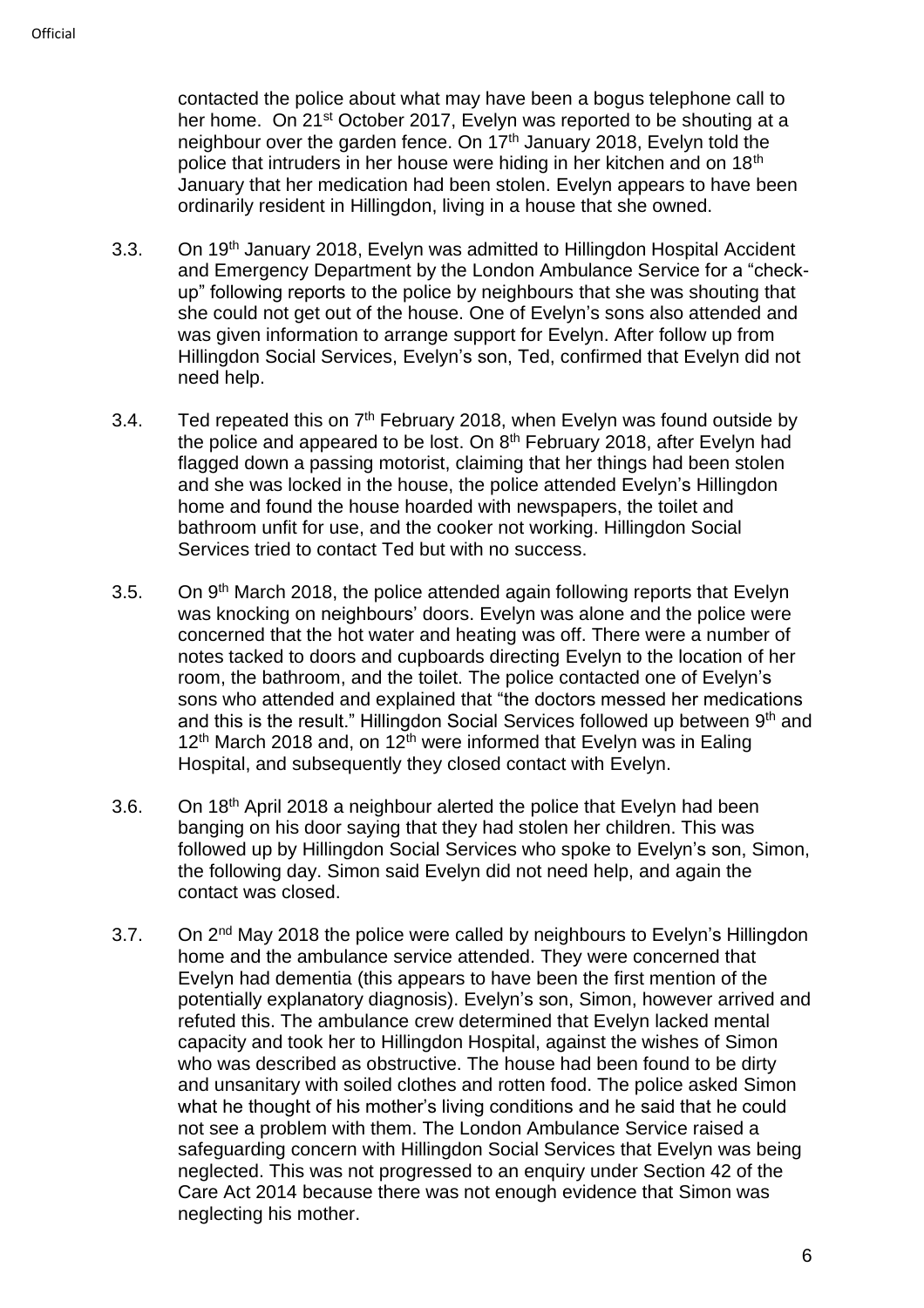- 3.8. On 25th May 2018, Evelyn attended Chelsea and Westminster hospital Accident and Emergency for abdominal pain. She was discharged home (attendance at the Chelsea and Westminster Hospital suggests that she was in the London Borough of Richmond at her son, Simon's, home at the time) to follow up with her GP if there were any further problems.
- 3.9. On 15th June 2018 the London Ambulance Service was called to Evelyn's assistance again. A member of the public had heard someone screaming inside Evelyn's home in Hillingdon and could see Evelyn inside half naked. Evelyn appeared confused (handing various item through the letter box which she believed to be keys) and said that she wanted help. The police attended but did not force entry since Evelyn's life did not appear to be at risk. However, the police contacted Evelyn's son who stated that his mother was fine and should be left alone. The neighbours were lying, and Evelyn had now had carers for some time. Evelyn's son would not attend to let the police or ambulance crew in and would sue if entry was forced. The police had attended Evelyn previously and contacted her GP surgery but found that she was no longer registered with them.
- 3.10. The police and ambulance crew's records referred to carers being present and contact with their care agency (which confirmed that it has started providing a service the previous day) who had details of Evelyn's new GP, who was then contacted. This GP was very concerned about Evelyn 's general health and decline and about her son's behaviour and attitude and had notified Hillingdon Social Services of this and would do so again. The ambulance crew raised a safeguarding concern with Hillingdon Social Services.
- 3.11. On 4<sup>th</sup> July 2018 Evelyn's GP raised a safeguarding concern with the London Borough of Richmond that Evelyn was being neglected by her son and that he was moving her to different boroughs and presenting her to random hospitals that were not connected. Richmond Social Services contacted Hillingdon Social Services to ask if they had similar concerns. Hillingdon contacted Evelyn's son who said that Evelyn had a twice a day package of care privately funded, and that he would let them know if she needed anything else. Hillingdon closed the contact.
- 3.12. On 11<sup>th</sup> July 2018 Evelyn was taken by ambulance crew to Hillingdon Hospital after being found in Uxbridge High Street disorientated and complaining of head pain. It appears that Evelyn was discharged home following this.
- 3.13. On 18<sup>th</sup> July 2018 an ambulance and the police were called after reports of Evelyn leaning out of a window, confused and distressed and described as suffering from dementia. The ambulance crew contacted the care agency who said that Simon had refused to give the key safe code (which he also refused to give to the police) and had stopped the care package the previous day. The ambulance crew also contacted Evelyn's GP who said that she was waiting for a joint meeting with social workers because Evelyn was now known to social services in Richmond, Hillingdon and Enfield. Evelyn refused to attend hospital and the ambulance raised a safeguarding concern with the local authority (borough not specified but assume that it was Hillingdon).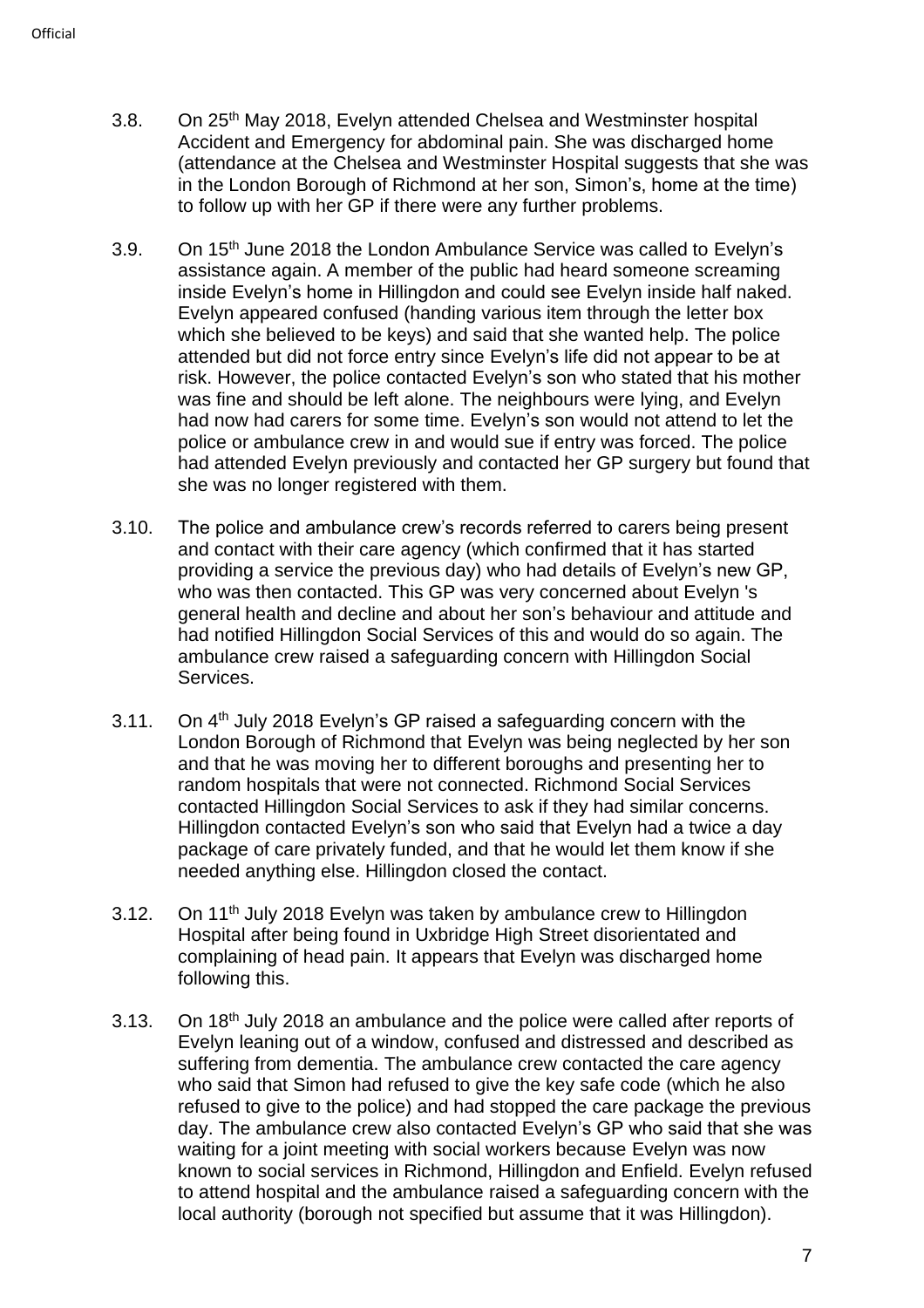- 3.14. On 14<sup>th</sup> August 2018, Evelyn attended Chelsea and Westminster Accident and Emergency with long-term occasional swelling of one of her legs.
- 3.15. On 23rd August 2018 police were called to what appears to have been Evelyn's son Ted's home in the London Borough of Enfield by a neighbour. Evelyn appeared confused said that she lived at this address in Enfield but was without house keys and otherwise reluctant to speak. The police were concerned for Evelyn's safety and stayed with her until her son, Ted, arrived home. Their Merlin report was reviewed by the Enfield MASH and sent to Hillingdon Social Services, which reviewed the Merin report and returned to Enfield since the concern had arisen there.
- 3.16. On 4<sup>th</sup> September 2018 police were called to the address in Richmond (believed to be the home of VE's son Simon) since a passer-by was worried about Evelyn who was knocking at the window. The police report was reviewed by the MASH and sent to adult social care (borough not specified).
- 3.17. On 11<sup>th</sup> September 2018 Hillingdon received notification that Enfield had been asked to offer a care assessment to Evelyn.
- 3.18. Between  $26<sup>th</sup>$  and  $28<sup>th</sup>$  September 2018 there was an email exchange between Richmond and Hillingdon where it appears Hillingdon shared safeguarding concerns raised with them since 2015. It is not clear why Enfield was not also involved in this exchange.
- 3.19. On 2<sup>nd</sup> October 2018 police were called to the Enfield address. Evelyn was alone at the property and police were concerned that Evelyn could be danger to herself as she was confused, and her memory was poor. The police report was reviewed by MASH and sent to adult social services (borough not specified).
- 3.20. Between 17th and 22<sup>nd</sup> October Richmond Adult Social Services tried to contact Evelyn at the Richmond address and sent a letter to the Enfield address, advising that a safeguarding concern was open and offering a Care Act assessment. On 26<sup>th</sup> October Richmond decided to close the safeguarding concern because there had been no response from Evelyn or her sons.
- 3.21. On 30<sup>th</sup> October the police were called as Evelyn had been found in the street confused and she was taken back to the Enfield address. The police report was reviewed by the Enfield MASH and sent to Adult Social Services (borough not specified).
- 3.22. On 14<sup>th</sup> November 2018, Evelyn attended Accident and Emergency at St Mary's Hospital with chest pain. She was accompanied by Simon. Evelyn was reported to have made paranoid statements which her son agreed with. Evelyn was seen by a psychiatric liaison nurse and discharged home as there was no acute mental health risk, but further clinical assessments were required. Evelyn's GP was notified.
- 3.23. On 4<sup>th</sup> January 2019 the London Ambulance Service Safeguarding Lead contacted Richmond Social Services and said she would arrange a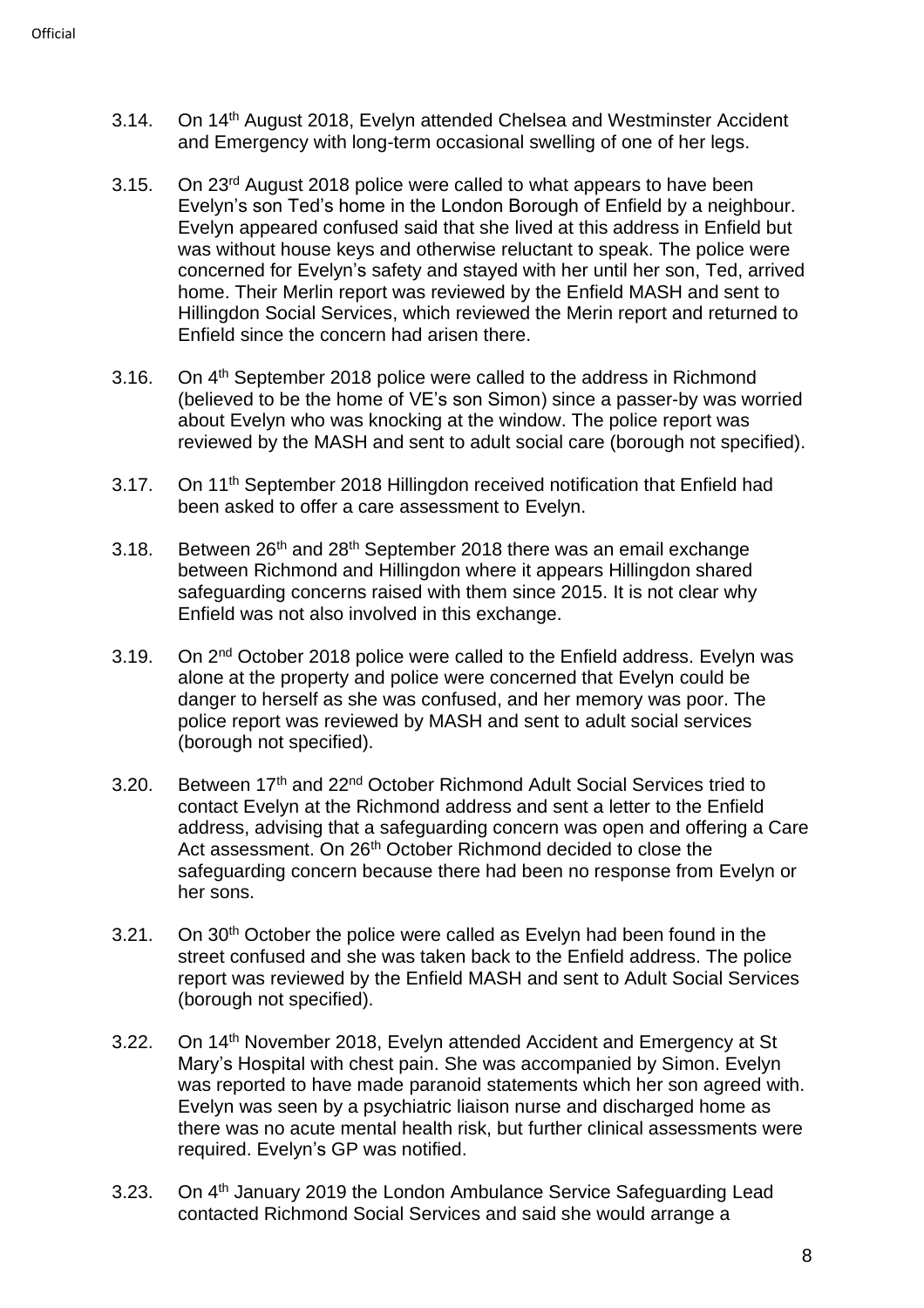professionals meeting with the police and the three boroughs to share information about Evelyn. Subsequently, this meeting was held on 22<sup>nd</sup> January 2019. Richmond attended, but it is noted that the other partner agencies did not. No further action appears to have been agreed following this meeting.

- 3.24. On 11<sup>th</sup> January 2019 Evelyn was found in the street in Hillingdon and was hypothermic. She refused to go to hospital and police "used their powers under the Mental Capacity Act" to take her to Hillingdon hospital by the ambulance service and then she was discharged home. The police reported this to the MASH, which notified Hillingdon adult social services
- 3.25. On 15<sup>th</sup> January 2019 Evelyn was found in the street again and was readmitted to Hillingdon Hospital. A safeguarding concern was raised with Hillingdon, a new s42 enquiry begun and a strategy meeting was held on 17<sup>th</sup> January 2019. It was agreed that Richmond Social Services would complete a welfare check to the address in Richmond (where Evelyn's son Simon lived) within two weeks and that another care agency would report back to Richmond if there were any concerns.
- 3.26. On 15<sup>th</sup> January 2019 Evelyn was transferred from Hillingdon Hospital to the Clementine Churchill Hospital (a private hospital), where she was admitted with confusion and was treated for a possible urinary tract infection. At this stage, the Deprivation of Liberty safeguards provisions under the Mental Capacity Act were used to keep Evelyn in hospital. On 18th January 2019, the Clementine Churchill Hospital sent Richmond Response and Rehabilitation Team (an integrated health and social care service for adults) a notice to assess Evelyn prior to her discharge home. No assessment appears to have been made before Evelyn was returned home by 21<sup>st</sup> January 2019.
- 3.27. Evelyn attended the West Middlesex hospital on 22<sup>nd</sup> January 2019, accompanied by her son Simon, for a steroid injection in her knee.
- 3.28. On 27<sup>th</sup> January 2019, Evelyn attended Chelsea and Westminster Accident and Emergency Department from the Richmond address with a leg swelling. The report of this attendance back to Evelyn's GP advised that she be referred to a memory clinic since there was, "marked cognitive decline". It was also noted that Evelyn had been seen previously at the Royal Brompton hospital (a private hospital) for "cardiology/nephrology and Care of the Elderly".
- 3.29. The Richmond Response and Rehabilitation Team tried to contact Evelyn and her son Simon by telephone but despite leaving voice messages received no reply. They closed the case on 12<sup>th</sup> February 2019 due to no response.
- 3.30. On 6<sup>th</sup> February 2019 Evelyn was conveyed by ambulance crew to Chelsea and Westminster hospital (at Simon's request, despite the West Middlesex Hospital being closer) following a report that she had collapsed or fallen at the address in Richmond. Simon was reported to have refused to give ambulance staff Evelyn's medical history, saying that he would speak only to a doctor. Simon was also described as being obstructive at the hospital.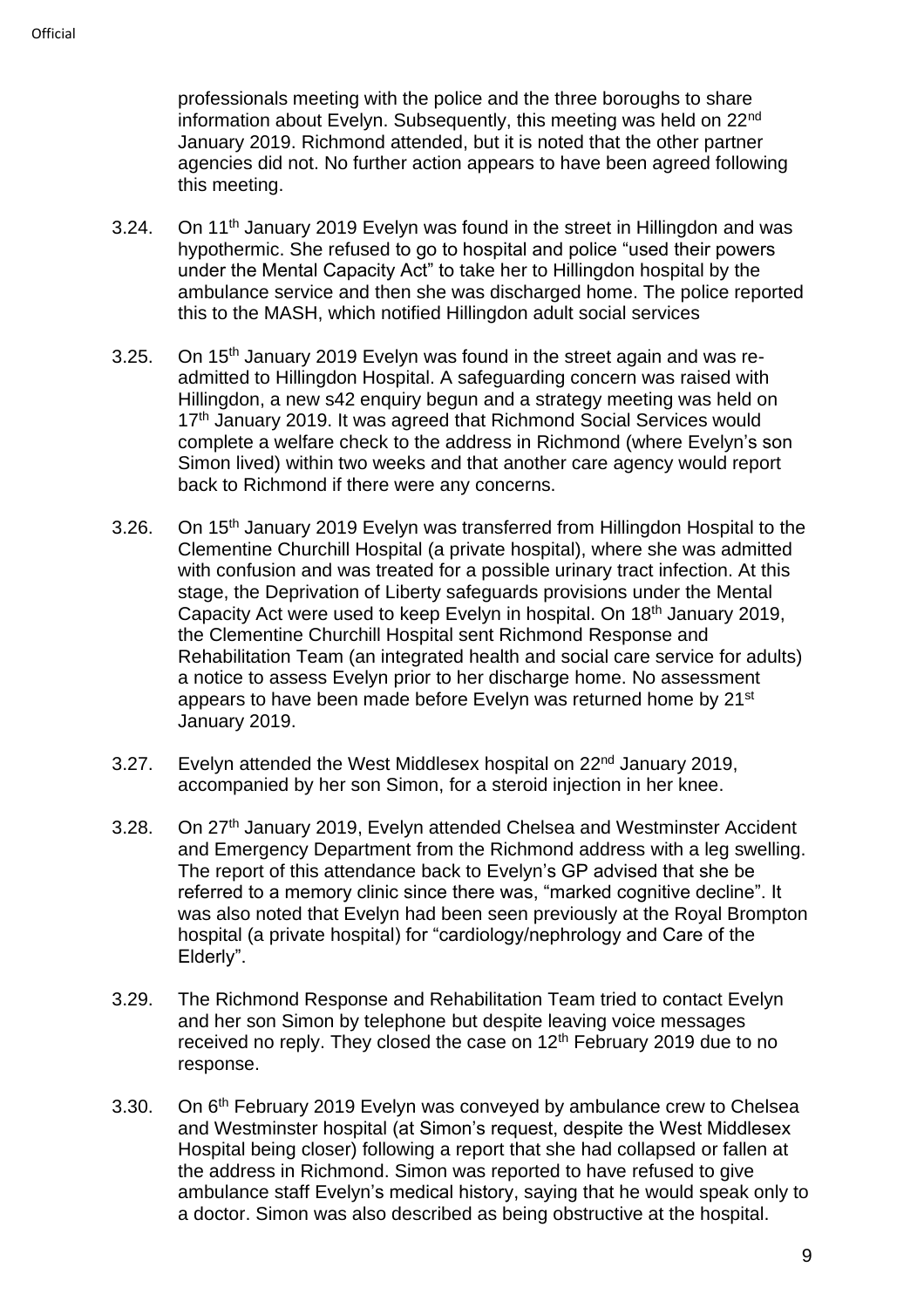Against medical advice Simon discharged Evelyn, using his Lasting Power of Attorney for her care and welfare. This does not appear to have been challenged as not being in Evelyn's best interests.

- 3.31. On 8<sup>th</sup> February 2019 police were called by neighbours to the Enfield address. Evelyn was confused and could not find her keys. The police report was reviewed by MASH and sent to adult social services (borough not specified). On the same day following a request from the London Borough of Richmond, the London Borough of Hillingdon referred Simon to the Office of the Public Guardian in response to concerns that Simon was not using the LPA in Evelyn's best interests.
- 3.32. On 28<sup>th</sup> February a professionals meeting attended by the ambulance service, Hillingdon and Richmond Boroughs was held and a decision was made for Richmond to complete a welfare check and raise a safeguarding concern.
- 3.33. On the same day, Evelyn attended Chelsea and Westminster Hospital Accident and Emergency since she had appeared confused and agitated during a urology outpatient appointment there. Simon is reported to have said that Evelyn was agitated because she was scared. Evelyn did not allow any investigations or checks in Accident and Emergency and when asked about Evelyn's memory problems, Simon replied that the GP was taking care of this. Simon is noted to have said that he was Evelyn's main carer, lived with her and asked friends to look after her when he was at work. He did not think that he needed further help. Simon took Evelyn home against medical advice and without investigation. The Urology consultant expressed safeguarding concerns that Evelyn needed more care at home but concluded in discussion with a social worker (borough not specified) that there were no grounds to ask Evelyn to return to the hospital. The discharge summary stated that, "We would be grateful if the GP could organise a joint home visit along with Social Services to assess home situation and potential need for support at home".
- 3.34. On 1st March 2019 Richmond and Hillingdon boroughs agreed to share information between themselves about Evelyn to reduce the risk and impact of possible neglect and harm.
- 3.35. On 2nd March 2019 Evelyn and Simon flew to Jamaica.
- 3.36. On 4<sup>th</sup> March 2019 Hillingdon and Richmond agreed to work together. There was an on-going safeguarding enquiry by Richmond, and Hillingdon had recently opened its own Section 42 enquiry. It was agreed that Richmond was to work with health services to enquire into safeguarding concerns regarding hospital discharges without medical care and would liaise with the Office of the Public Guardian to seek revocation of Simon's Lasting Power of Attorney by the Court of Protection. At this stage neither local authority was aware that Evelyn and Simon had left the country. The police discovered this on 7<sup>th</sup> March 2019.
- 3.37. Following police enquiries it was found that Evelyn died in a care home in Jamaica on 31<sup>st</sup> May 2019.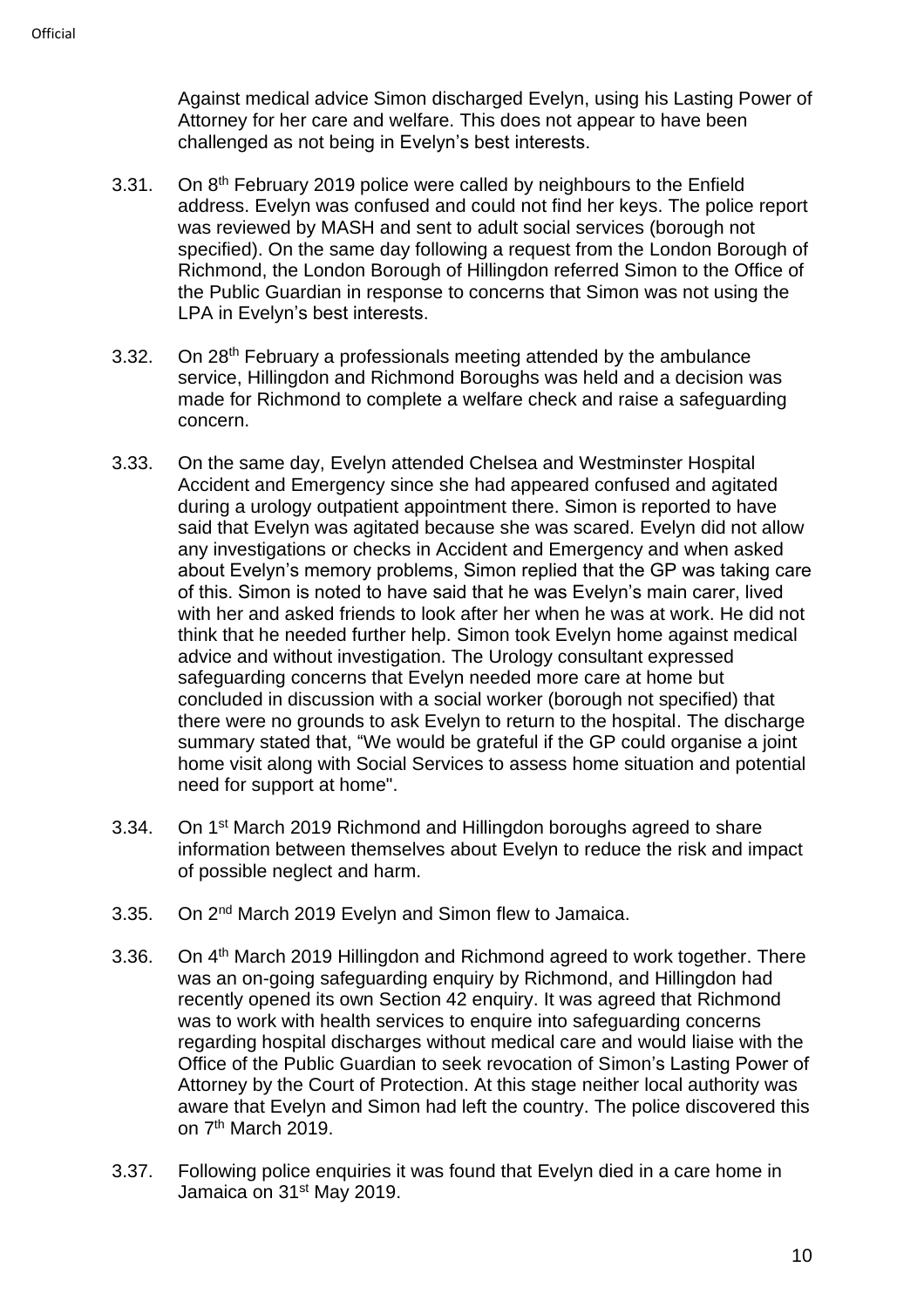# <span id="page-10-0"></span>**4. THE EVIDENCE BASE FOR THE REVIEW**

#### **4.1. General Points**

- 4.1.1. The Local Government Association Analysis of Safeguarding Adult Reviews April 2017 – March 2019 section 3.4 "Type of Reviews" describes a number of "methodological" requirements and related shortcomings of SARs, which can be summarised as following (following my discussions with the lead author of the report)
- 4.1.2. SARs should connect their findings and proposals to an evidence base. There is, for example, a lot of practice guidance for how to work with people who self-neglect but few SARs compare actual practice with that suggested in guidance and few explore the reasons why there was a difference between the two.
- 4.1.3. SARs should be based on research. Over 50 Safeguarding Adults Boards have carried out SARs on the same set of circumstances on more than one occasion but have treated each discretely. The SARs do not refer to each other, build on each other, or ask why it happened again.
- 4.1.4. SARs should be analytical. There is too much description and not enough analysis.
- 4.1.5. SARs should not shy away from difficult or sensitive topics. Few SARs engage in the legal and financial context of practice or decision making and should raise the impact of funding cuts, government strategy and reductions in services.
- 4.1.6. Consequently, a study was made of the practice evidence and legal context to provide an analytical framework for understanding Evelyn's circumstances, including neglect, repeated hospital admissions, working with families, some of which might be avoidant or obstructive and working across different local authority areas.

# **4.2. Learning from other Safeguarding Adults Reviews**

- 4.2.1. A search was made for SARs on similar topics, namely difficult to engage family members who may be making decisions that are not in the best interests of an adult at risk of abuse and the involvement of multiple agencies across multiple boroughs. This has involved internet searches and an analysis of the 118 entries in the SCIE (Social Care Institute for Excellence SAR library), 112 of which are SARs, but no other SARs that match these criteria has been found.
- 4.2.2. Some SARs, however, concern related topics and these include the financial abuse of a parent by a son (number [107 Swindon Honor SAR report no](file://///files/safeguarding/adults/reviews/library/reports/107%20Swindon%20Honor%20SAR%20report%20no%20date.pdf)  [date.pdf\)](file://///files/safeguarding/adults/reviews/library/reports/107%20Swindon%20Honor%20SAR%20report%20no%20date.pdf) and neglect due to the inability to care for each other in codependent couples (as an example number [111 Nottingham Mr and Mrs G](file://///files/safeguarding/adults/reviews/library/reports/111%20Nottingham%20Mr%20and%20Mrs%20G%20SAR%20overview%20report%20Dec%202015.pdf)  [SAR overview report Dec 2015.pdf](file://///files/safeguarding/adults/reviews/library/reports/111%20Nottingham%20Mr%20and%20Mrs%20G%20SAR%20overview%20report%20Dec%202015.pdf) and [https://www.leicester.gov.uk/media/186453/mary-and-graham-overview](https://www.leicester.gov.uk/media/186453/mary-and-graham-overview-report-safeguarding-adults-review.pdf)[report-safeguarding-adults-review.pdf\)](https://www.leicester.gov.uk/media/186453/mary-and-graham-overview-report-safeguarding-adults-review.pdf).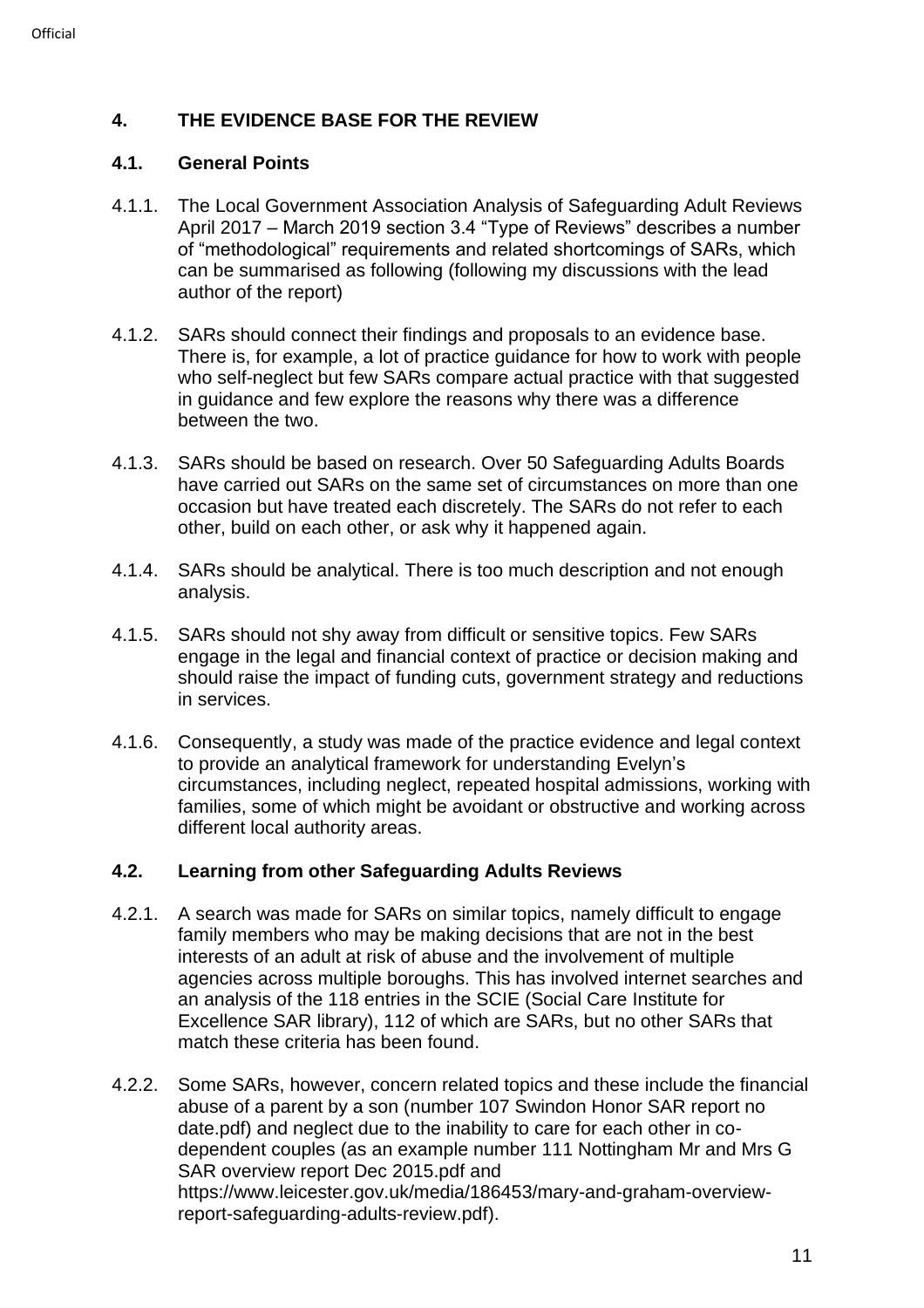- 4.2.3. Other SARs feature circumstances that were more similar to those present in the case of Evelyn but their analysis of these is limited. The Safeguarding Adults Review of the circumstances concerning Mrs Y, published in December 2016 by City and Hackney Safeguarding Board (number 55 in the SCIE SAR library) raised the matter of "Mrs. Y and her family not engaging with vital services" but did not make any recommendations for, or offer any guidance on, how services should respond to this.
- 4.2.4. Similarly, the Report of the Learning Together Safeguarding Adults Review Into The Case Of Mrs H, published by the West Berkshire Safeguarding Adults Board in July 2016 (number 23 in the SCIE SAR library) featured a family member's reluctance to accept services. The Learning Review did not explore this further.

#### **4.3. Evidence from research**

#### 1.1. **Repeated hospital admissions**

- 4.3.1. Evelyn was attended at least eight hospitals on at least 13 occasions between January 2018 and January 2019. These were:
- 4.3.2. On 19<sup>th</sup> January 2018: Hillingdon Hospital Accident and Emergency Department for a "check-up" following reports that Evelyn was shouting that she could not get out of the house.
- 4.3.3. On 12<sup>th</sup> March 2018: Ealing Hospital. Evelyn was confused and was generally feeling unwell. Evelyn was transferred to St Mary's Hospital and discharged home from there.
- 4.3.4. On 13<sup>th</sup> May 2018: Hillingdon Hospital. The ambulance crew raised a safeguarding concern that Simon was neglecting Evelyn.
- 4.3.5. On 25<sup>th</sup> May 2018: Chelsea and Westminster hospital Accident and Emergency for abdominal pain.
- 4.3.6. On 14<sup>th</sup> August 2018: Chelsea and Westminster Accident and Emergency with long-term occasional swelling of one of Evelyn's legs.
- 4.3.7. On 14<sup>th</sup> November 2018, St Mary's Hospital Accident and Emergency with chest pain. Evelyn was seen by a psychiatric liaison nurse and discharge home as there was no acute mental health risk, but further clinical assessments were required.
- 4.3.8. On 11<sup>th</sup> January 2019: Hillingdon Hospital. Police raised a safeguarding concern that Evelyn was being hypothermic and neglected at home.
- 4.3.9. On 15<sup>th</sup> January 2019: Following admission to Hillingdon Hospital on 11<sup>th</sup> January, transferred to the Clementine Churchill Hospital (private). Evelyn was discharged from there hospital on 23rd January 2019.
- 4.3.10. On 21<sup>st</sup> January 2019: West Middlesex Hospital on for a steroid injection in her knee.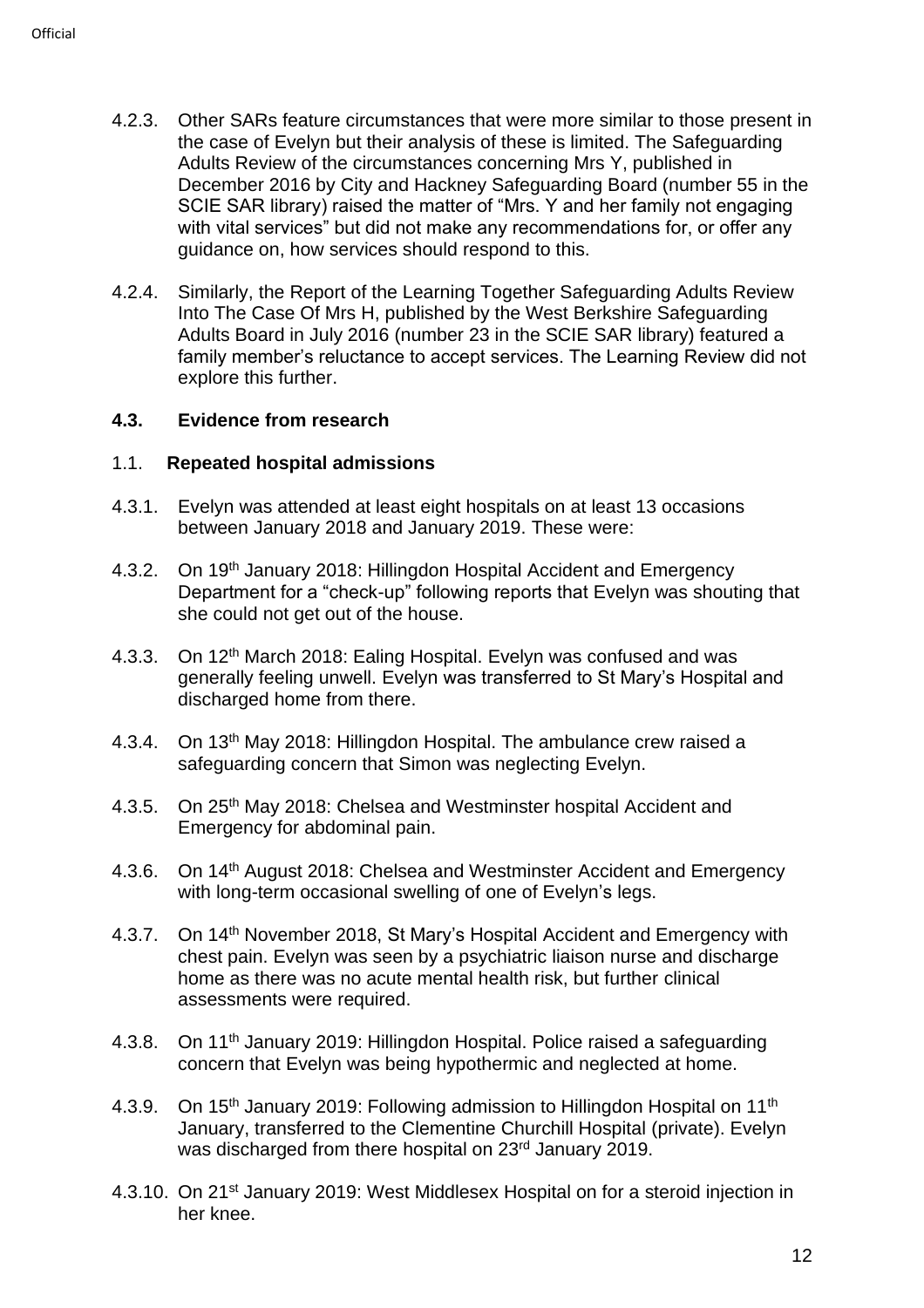- 4.3.11. On 27<sup>th</sup> January 2019: Chelsea and Westminster Accident and Emergency with leg swelling. During this visit the hospital had noted that Evelyn had been seen at the Royal Brompton hospital (private) for "cardiology/nephrology and Care of Elderly".
- 4.3.12. On 6<sup>th</sup> February 2019: Chelsea and Westminster Hospital following a report she had collapsed/fallen.
- 4.3.13. On 14<sup>th</sup> February 2019: Moorfields Hospital.
- 4.3.14. On 28<sup>th</sup> February 2019: Chelsea and Westminster Hospital following a urology appointment. Simon took Evelyn home against medical advice and without investigation.
- 4.3.15. Attendance at hospital was occasioned by treatment for physical illnesses, predominantly at the Chelsea and Westminster Hospital, and as result of concerns by emergency services (police and ambulance crews) about Evelyn's health and welfare. Attendance at hospital appears to have resulted in two admissions (to Ealing/ St Mary's Hospitals in March 2018 and to Hillingdon/ Clementine Churchill Hospitals in January 2019. None of Evelyn's hospital admissions were planned.
- 4.3.16. Previous Safeguarding Adults Reviews, for example, that of Ms H and Ms I (London Borough of Tower Hamlets, 2020) have identified that repeated emergency department hospital admissions are a potential warning sign of escalation in an adult's vulnerability (Jarvis et al, 2018). A recent Richmond and Wandsworth SAR following the death of John and published in 2021 found that John had been admitted unplanned to hospital eight times in less than 1.5 years. During the last seven months of his life John was in hospital at least once each month. Evelyn has attended hospital seven times in the last two months before she moved to Jamaica. This would seem to confirm that frequent, unplanned hospital admissions are a warning sign, although in Evelyn's case this pattern was perhaps less clear since she attended five different hospitals for different reasons.
- 4.3.17. In addition to being a potential warning sign, for some adults at risk of abuse or neglect, hospital admissions may provide the only opportunity for safeguarding interventions to be made (Boland et al, 2014). In Evelyn's case, a number of safeguarding concerns were raised by emergency services about the circumstances that led to Evelyn's hospital attendance. One safeguarding concern was raised by a hospital nurse at Hillingdon Hospital on 15th January 2019 to Hillingdon Social Services. This followed Evelyn's admission there on 11th January. This was linked to an existing concern already raised by the police, whose attendance that day had resulted in Evelyn's admission to hospital.
- 4.3.18. Hospital admissions also provide an opportunity for change: they can allow reflection, reconsideration and the engagement of other agencies and the use of different approaches and interventions (Boutin-Foster et al, 2005; Gersons, 1990). This was made more challenging due to the transitory nature of Evelyn's presence in different local authority areas, but it does not appear that Evelyn's hospital attendances resulted in a recognition of the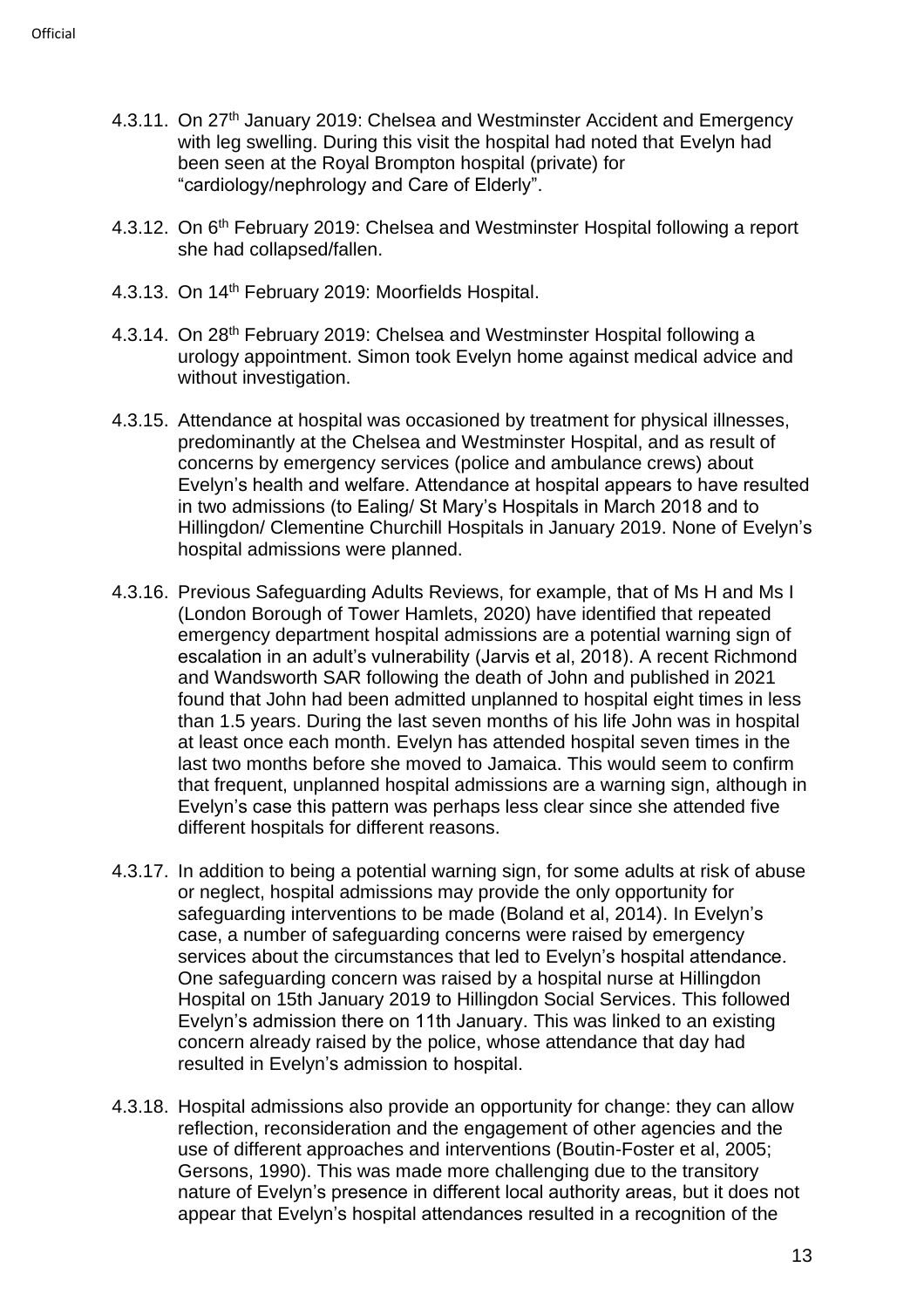need to assess and rethink the effectiveness of current approaches until January 2019. On 17th January, following the safeguarding concern raised by the hospital and the police on 15th January, a strategy meeting was held at which it was agreed that Richmond Social Services would carry out a welfare check and on 4th March when Hillingdon and Richmond agreed to work together and agreed an action plan. Prior to this the attempt by the London Ambulance Service to coordinate a multi-agency, cross-borough professionals meeting on 4th January 2019 had only been attended by Richmond Social Services.

#### **4.4. Evidence from practice**

#### **4.5. Domestic Abuse and Coercion and Control.**

- 4.5.1. Domestic Violence and Abuse was included (along with self-neglect and modern-day slavery) to the categories of adult safeguarding in the Care Act 2014 and includes, "including psychological, physical, sexual, financial, emotional abuse; so called 'honour' based violence". Consequently, domestic abuse was as adult safeguarding concern during the time period covered by this safeguarding adults review and included a broad range of abuse.
- 4.5.2. Despite entering statute after the period of time covered by this review, the Domestic Abuse Act (2021) defines abusive behaviour as consisting of any of the following carried out by one person towards another if they are over the age of 16 years old and are personally connected:
	- physical or sexual abuse.
	- violent or threatening behaviour.
	- controlling or coercive behaviour.
	- economic abuse
	- psychological, emotional or other abuse.
- 4.5.3. Of particular relevance for the events described in this SAR, are controlling or coercive behaviour and psychological, emotional or other abuse.
- 4.5.4. The Government definition of controlling and of coercive behaviour is given in two parts as follows:
- 4.5.5. **Controlling behaviour:** *A range of acts designed to make a person subordinate and/or dependent by isolating them from sources of support, exploiting their resources and capacities for personal gain, depriving them of the means needed for independence, resistance and escape and regulating their everyday behaviour.*
- *4.5.6.* **Coercive behaviour:** *An act or a pattern of acts of assault, threats, humiliation and intimidation or other abuse that is used to harm, punish, or frighten their victim.*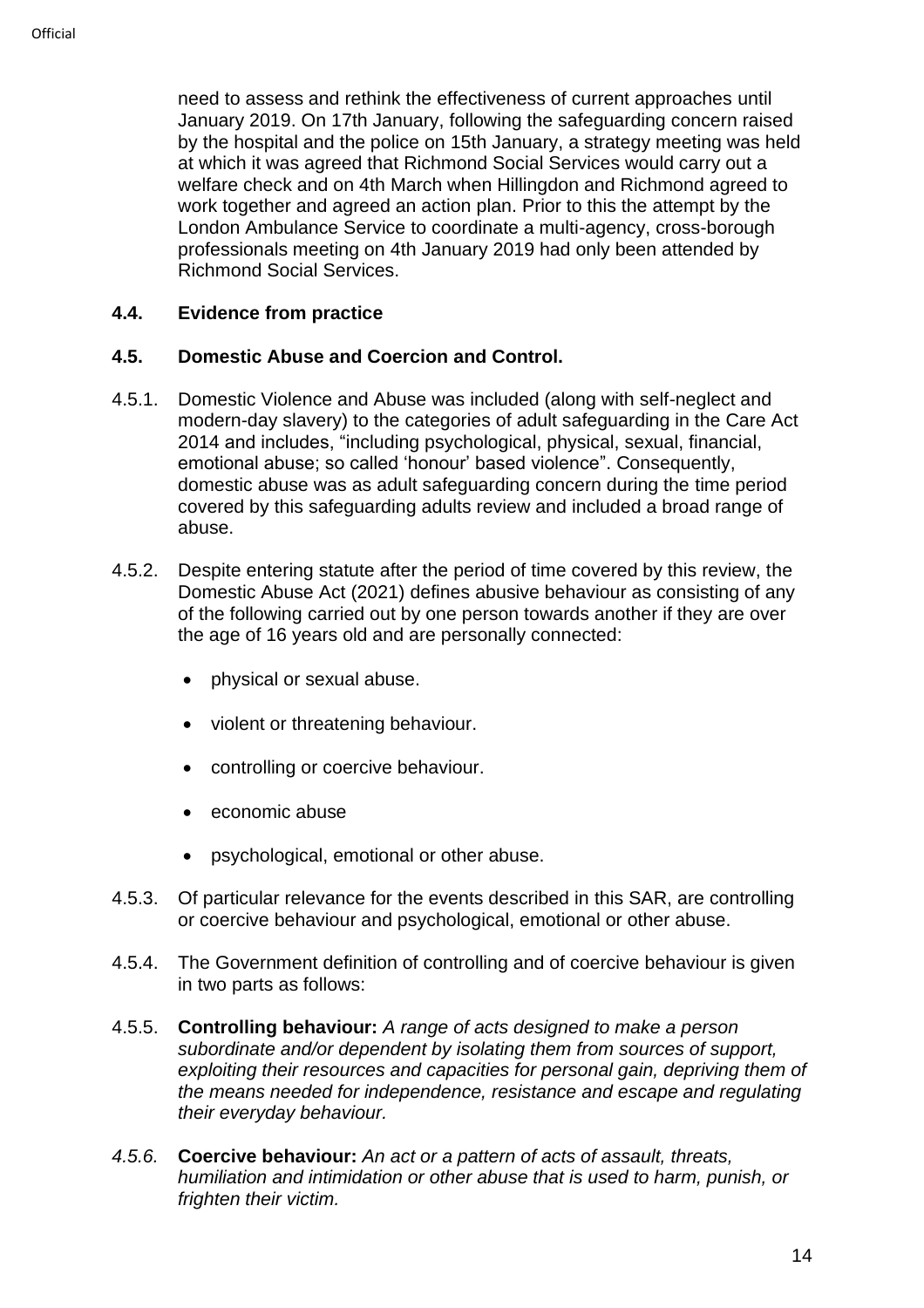- 4.5.7. Domestic abuse is often considered in the context of intimate partner violence, but the Domestic Abuse Act is clear that its definition of being personally connected includes relatives.
- 4.5.8. There is little evidence that the presence of controlling or coercive behaviour in Evelyn's life, whether intended or not, was explored. People with mental health difficulties (which can include the dementia like condition that Evelyn often presented with) are more likely to experience domestic abuse than the general population (Rodway, et al, 2014). Evelyn also had a number of longstanding physical health problems and people with chronic physical health problems are also at increased risk of domestic abuse compared to people without chronic physical health problems (Khalifeh et al 2015). These characteristics might have triggered further exploration of the impact on Evelyn's circumstance. Despite efforts made by Evelyn's family, it is reasonably clear that Evelyn's wellbeing was not being promoted, which appears to have been recognised at the joint meeting  $17<sup>th</sup>$  January 2019 when the London Borough of Richmond agreed to make a welfare visit to Evelyn.
- 4.5.9. Recognising domestic abuse, whether intended or not, can be a challenge for practitioners since its effects can readily be ascribed to other causes, which are often sufficiently explanatory to rule out further investigation. Whilst there is no evidence that Evelyn was being physically abused, the impact that reluctance to engage with services and frequent moves from borough to borough had on her wellbeing does not appear to have been recognised until March 2019.

#### **4.6. Working with family carers**

- 4.6.1. The ADASS (Association of Directors of Adult Social Services) Advice Note Carers and Safeguarding Adults –Working Together to Improve Outcomes was published in 2011. Whilst this provides useful guidance on working with carers (family or "informal" - although this term tends to underplay the significance and importance of their role – rather than paid carers), it predates the Care Act 2014 or its statutory guidance and is not always consistent with it (featuring a primordial iteration of the principles of adult safeguarding for instance).
- 4.6.2. The LGA (Local Government Association)/ ADASS "Adult safeguarding and domestic abuse: A guide to support practitioners and managers" second edition was revised in October 2014 and so references the Care Act Statutory guidance in its initial form (the statutory guidance is subject to regular updates).
- 4.6.3. This LGA guidance does identify the presence of domestic abuse within families and within the relationships between family carers and those they care for, and draws attention to the influences of coercive and controlling behaviours upon decisions and upon willingness to disclose what is happening. It also provides definitions of coercion and of control. It does not, however, demonstrate and operationalise these in a way that would assist in practitioners in identifying the presence of coercion and control in situations similar to Evelyn's.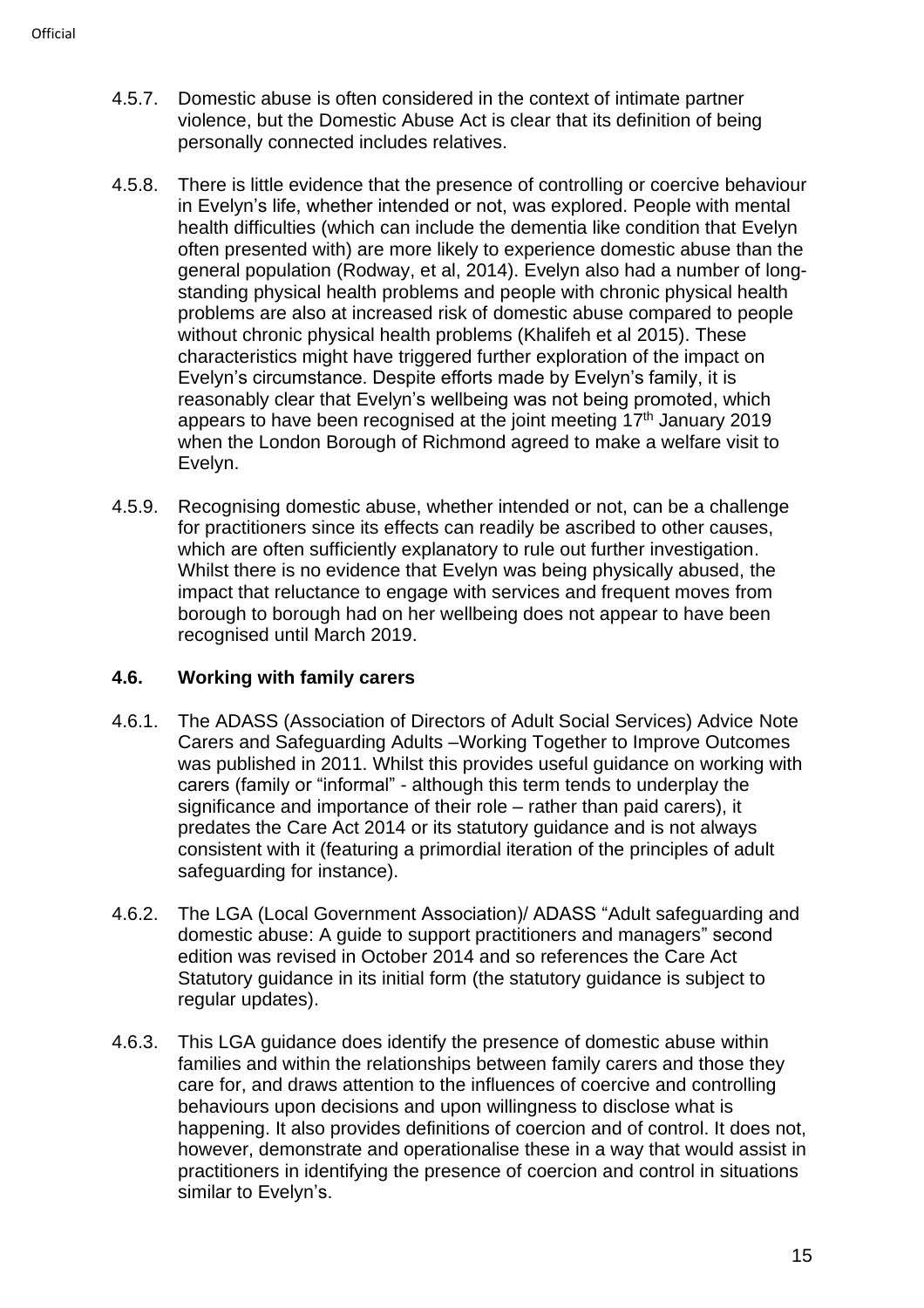- 4.6.4. The case of Southend-On-Sea Borough Council v Meyers [2019] (EWHC 399 (Fam)) is also useful in highlighting the duty to act in accordance with the Human Rights Act to protect life when working with families that resist interference from statutory services. The provision of necessary care and support to Mr Meyers by Southend-On-Sea Borough Council was prevented by his son with whom he lived. Mr Meyers had made a mentally capacitous decision that he would not leave his home even if this meant that he would not receive the support he required.
- *4.6.5.* Concerned about Mr Meyers' wellbeing and welfare, Southend-On-Sea Borough Council presented to the case to the High Court under the principle of inherent jurisdiction (essentially, the principle that the High Court can hear any case put before it). The judge considered that Mr Meyers' son was, *"…needy, irrational, frequently out of control as well as manifestly emotionally dependent on a father who, despite the alarming history of this case, he obviously loves. [The son's] influence on his father is insidious and pervasive. It triggers Mr Meyers's sense of duty, guilt, love and responsibility…The consequence is to disable Mr Meyers from making a truly informed decision which impacts directly on his health and survival.*
- 4.6.6. The judge ruled that Mr Meyers and his son should be separated in order to allow care to be provided to Mr Meyers and concluded that, "*The essence of [Mr Meyes'] vulnerability is, in fact, his entirely dysfunctional relationship with his son ... Mr Meyers, I am satisfied, is entirely capable of and has the capacity ... for determining where he wishes to reside and with whom. ... I instinctively recoil from intervening in the decision making of a capacitious adult ... Here Mr Meyers' life requires to be protected and I consider that, ultimately, the State has an obligation to do so*".
- 4.6.7. The relevance of this judgement to Evelyn is that it highlights how Human Rights Act based approaches can be used to intervene in complex family situations. In particular, it also demonstrates the need to consider how family relationships that contain elements of coercion and control, whether intended or not, can impact on the ability of family members to make decisions: despite asking for help when distressed, Evelyn seems to have then refused interventions or treatment, often when her sons were with her.

# **4.7. Cross-borough safeguarding arrangements**

- 4.7.1. Section 4.3.10 of the London Multi-Agency Adult Safeguarding Policy and Procedures describes arrangements for "Cross-boundary and inter-authority adult safeguarding enquiries. It sets out, "*the rule for managing safeguarding enquiries is that the Local Authority area where the abuse occurred has the responsibility to carry out the duties under Section 42 Care Act 2014, but there should be close liaison with the placing authority*" (p.59).
- 4.7.2. The Policy and Procedure appears to consider cross boundary safeguarding from the perspective of commissioned services and does not offer guidance on safeguarding concerns in family or informal settings.
- 4.7.3. The London Child Protection procedures does, however, consider "Families Moving Across Local Authority Boundaries" (section 6) and states that responsibility for safeguarding arrangements should remain for a short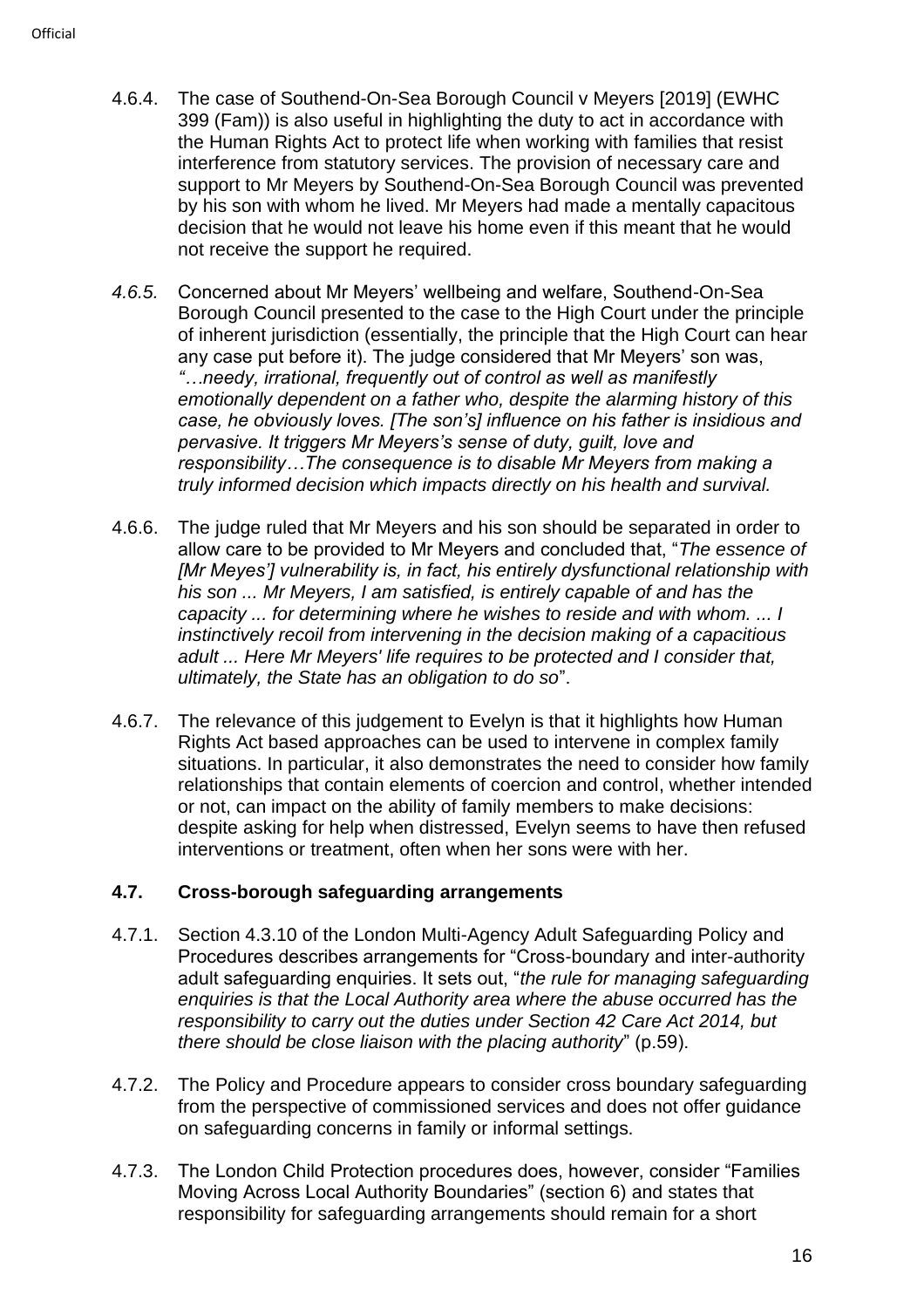period of time with the local authority in which the concerns first arose in circumstances when protection plans are in place or when an assessment or enquiry has begun but has not been completed. Such an arrangement for adults might be useful in the context of this safeguarding adults review.

# **4.8. Care Act assessments**

- 4.8.1. Section 1 of the Care Act (2014) states that, "*The general duty of a local authority, in exercising a function under this Part in the case of an individual, is to promote that individual's well-being*". A definition of well-being is provided (see appendix 1) but for the purposes of this review, it is sufficient to note that well-being includes personal dignity (including treatment of the individual with respect); physical and mental health and emotional wellbeing; and suitability of living accommodation.
- 4.8.2. Section 9 of the Care Act (2014) states that where is appears to a local authority that an adult may have needs for care and support, the authority must assess (a) whether the adult does have needs for care and support, and (b) if the adult does, what those needs are.
- 4.8.3. If an adult refuses an assessment, then under Section 11, the local authority is not required to carry one out unless there are concerns about the adult's mental capacity to make the decision to refuse the assessment or that they are experiencing abuse or neglect. This includes self-neglect. There are other circumstances in which assessment must be made despite refusal, which are not relevant to this SAR.
- 4.8.4. This Care Act duty applies regardless of the authority's view of (a) the level of the adult's needs for care and support, or (b) the level of the adult's financial resources.
- 4.8.5. The Care Act also empowers local authorities to meet urgent needs without an assessment (section 19, Care Act 2014).
- 4.8.6. Assessments of Evelyn's needs were considered and offered by both Hillingdon Social Services and by Richmond Social Services, but these were refused on the basis that Evelyn did not need support or that her care needs were being met in other ways. Only from January 2019 was there a recognition that Evelyn's needs may have not been met
- 4.8.7. If an adult refuses an assessment, then under Section 11, the local authority is not required to carry one out unless there are concerns about the adult's mental capacity to make the decision to refuse the assessment or that they are experiencing abuse or neglect. This includes self-neglect. There are other circumstances in which assessment must be made despite refusal, which are not relevant to this SAR. There does not appear to have been consistent exploration of Evelyn's mental capacity to refuse an assessment and help or to consider whether or not her sons were acting in Evelyn's best interests.

#### **4.9. Mental Capacity Act**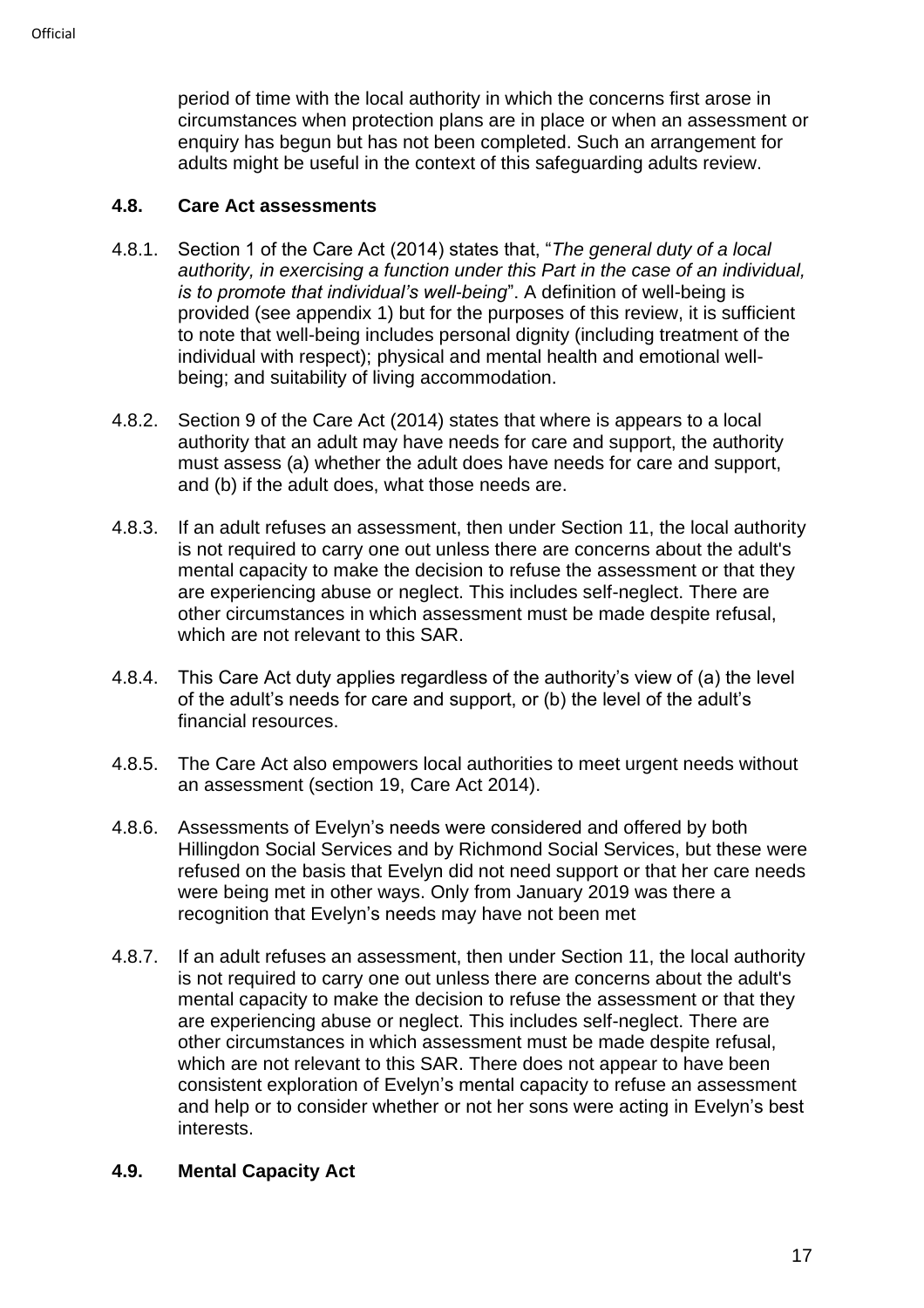- 4.9.1. The Mental Capacity Act and its guidance sets out the principles and the administrative process for assessing mental capacity. There were few assessments of Evelyn's mental capacity but she was kept in hospital in January 2019 using Deprivation of Liberty Safeguards and her son, Simon, had a Lasting Power of Attorney to make decisions about Evelyn's health and welfare on her behalf. These suggest that there was a recognition that Evelyn lacked the mental capacity to make certain decisions. General guidance about the MCA and Best Interest decisions is shown at Appendix 2.
- 4.9.2. The legal framework for making decisions on another's behalf includes the principles that decisions must be least restrictive on independence and liberty and must be made in a person's best interests. The legal framework also allows scrutiny and challenge of the decisions that can be made on someone's behalf. It is clear that certain professionals recognised that the decisions made by Evelyn's sons were not always in her best interests and might cause Evelyn harm. Despite this, no action appears to have been taken to challenge Simon's Lasting Power of Attorney until 8<sup>th</sup> February 2019 when at the London Borough of Richmond's request, the London Borough of Hillingdon referred Simon to the Office of the Public Guardian in response to concerns that Simon was not using the LPA in Evelyn's best interests.

# <span id="page-17-0"></span>**5. THEMATIC ANALYSIS AND FINDINGS**

5.1. Using this research and practice evidence-base it is possible to identify a number of analytical themes. These include the recognition and response of services to Evelyn's needs and the way that agencies worked together and communicated with each other.

# **5.2. Sharing information across boroughs and between services**

- 5.2.1. Evelyn moved location regularly throughout the period covered by the chronology ( $4<sup>th</sup>$  February 2015 – 28<sup>th</sup> January 2020). Evelyn was present, often temporarily, in at least three London Boroughs (Richmond, Ealing and Hillingdon). It would appear that these were the locations of her own home and of those of her two sons.
- 5.2.2. The following is a table of the dates when Evelyn was known to be in a specific location by the police, the London Ambulance Service or a local authority.

| <b>Date</b> | <b>London Borough</b> |
|-------------|-----------------------|
| 09/01/18    | Hillingdon            |
| 22/05/18    | Ealing                |
| 30/05/18    | Richmond              |
| 15/06/18    | Hillingdon            |
| 18/07/18    | Hillingdon            |
| 04/09/18    | Richmond              |
| 02/10/18    | Ealing                |
| 30/10/18    | Ealing                |
| 11/01/19    | Hillingdon            |
| 15/01/19    | Hillingdon            |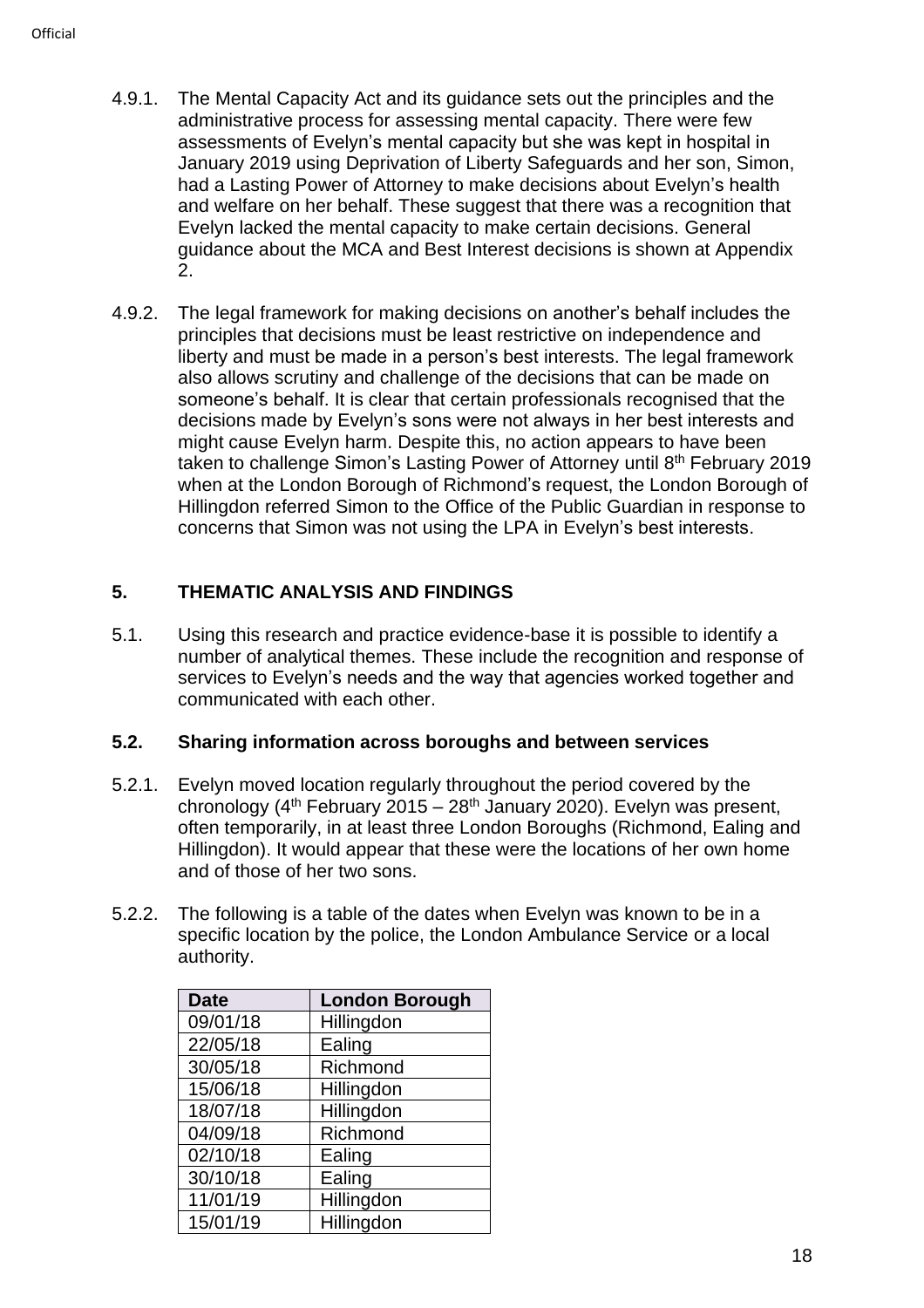| 08/02/19 | חו |
|----------|----|
|          |    |

- 5.2.3. Evelyn appears to have moved regularly but with no pattern. She appears to have been most frequently found in Hillingdon, which is likely to have been the location of her own home and where she seems to have spent the most time, although she may also have spent prolonged periods in Ealing.
- 5.2.4. Evelyn also appears to have attended at least eight hospitals (Clementine Churchill; West Middlesex; Royal Brompton; Ealing; St Mary's Hospital; Chelsea and Westminster, Hillingdon and Moorfields). Little information was provided following Evelyn's stays in the private Brompton and Churchill Hospitals. Practitioners considered it is likely that Evelyn had been referred to these by a GP rather than have accessed them directly so there would be an audit trail for the reasons for admission. Evelyn was transferred to the Churchill Hospital from Hillingdon Hospital.
- 5.2.5. Practitioners identified that the attendance at different hospitals had made the sharing of information more difficult There were also communication and coordination difficulties presented by transfers between hospitals. For example, on 14th March 2018 Ealing Hospital issued a Section 2 request for an assessment by Hillingdon Social Services before Evelyn's discharge home. Evelyn had been transferred to St Mary's Hospital for an operation and this so this request for an assessment was kept open since it was anticipated that Evelyn would return to Ealing Hospital first. However, on 27<sup>th</sup> March 2018 Evelyn's son (Ted) explained to the Hillingdon worker that Evelyn had been discharged home the previous week from St Mary's Hospital and was being cared for at home. The allocated worker spoke to Evelyn, who confirmed that she did not require any support. The request for an assessment was consequently closed that day. As a result, an opportunity to assess Evelyn in hospital, away from her family and the chances this might have offered to understand her circumstances and to consider other interventions was missed.
- 5.2.6. There were unresolved challenges for practitioners in developing an accurate understanding, and history, of events and in accepting responsibility for making decisions and for taking action. Evelyn would move to another borough or attend another hospital before actions could be taken and so practitioners believed that they no longer held responsibility. This could also be compounded by processes that hampered information sharing and made joint working across boundaries somewhat arduous. For example, on 4 th July 2018, Evelyn's GP raised a safeguarding concern with Richmond Social Services. This reported that Evelyn was being neglected by her son and was living in hoarded conditions. The GP was also concerned that Evelyn's son was moving his mother to different boroughs and presenting her to different hospitals. This analysis by the GP seems to have been quite accurate.
- 5.2.7. As part of its consequent enquiry, Richmond Social Services contacted Hillingdon Social Services the next day to confirm Evelyn's primary residential address. The outcome was that Richmond Social Services was asked by Hillingdon Social Care Direct staff member to send the request to Hillingdon Social Care Direct by email and the contact was closed. Whilst emails might provide audit trails and the ability to formalise responses, this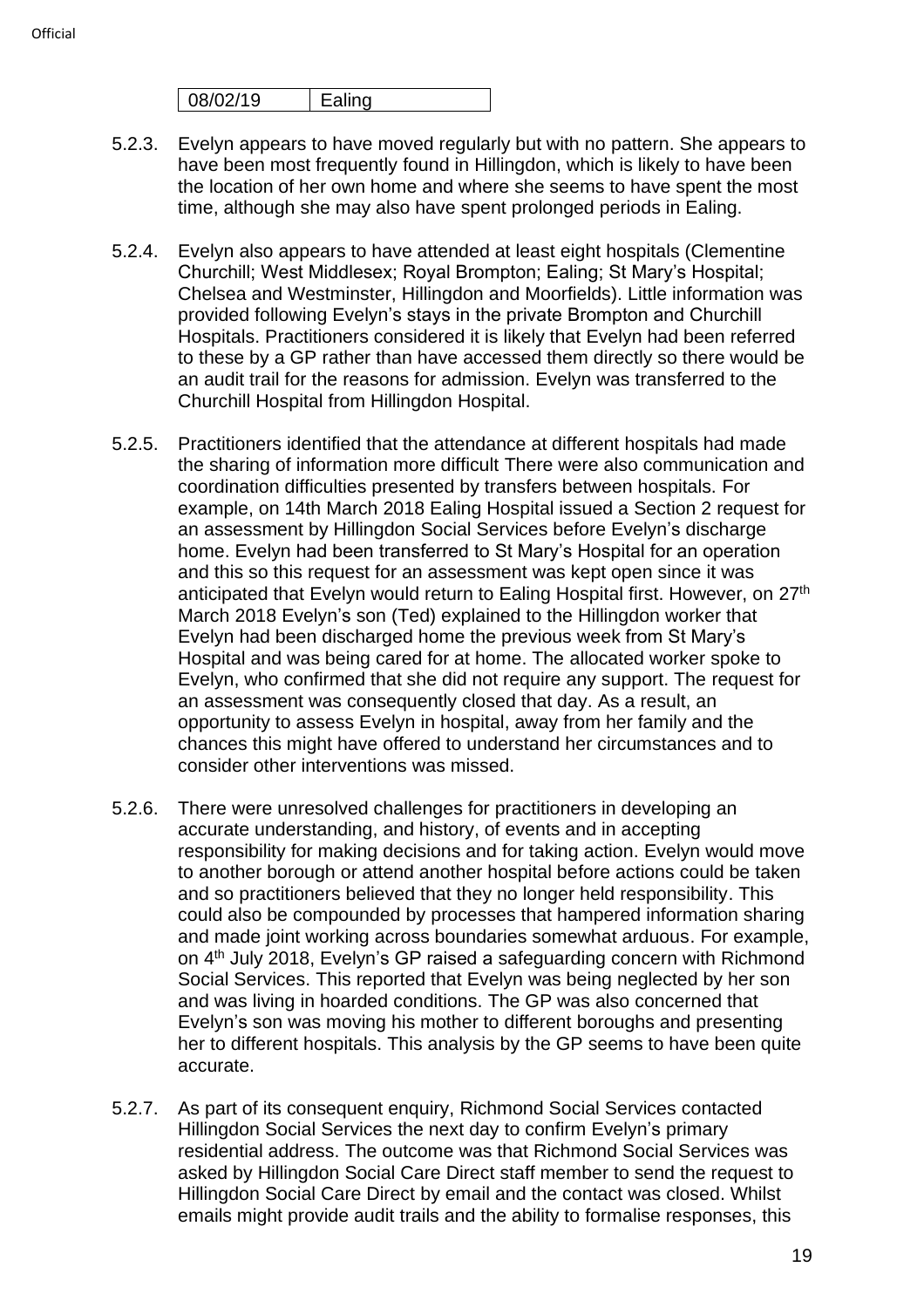approach also introduced delay and a process for professional-toprofessional discussion might be useful in situations like this.

- 5.2.8. On the following day, 6th July 2018, a Richmond Social Services duty worker contacted Hillingdon again (with the concerns raised by the GP: hoarding in the property and her son obstructing intervention and request any information on similar concerns that Hillingdon might be aware of. Following this, a Hillingdon triage worker made enquiries and found that a psychogeriatrician, used by Evelyn's son Simon, had recommended that Evelyn's medication be reviewed by her GP. Evelyn's son said that he would inform Hillingdon if there were other services that he may feel are needed in due course and was privately funding care twice a day. This contact was then closed. This enquiry does not appear to have comprehended all the points raised by the GP.
- 5.2.9. There does not appear to have been joint debate between Richmond and Hillingdon or with the GP about the GP's concerns or any sharing of patterns or previous episodes which might have led to reconsideration of the information that the triage worker had been given by Evelyn's son. On 5th October 2018, Richmond suggested a meeting with Hillingdon which was declined by Hillingdon since it judged that a meeting would not achieve anything and instead, Richmond and Hillingdon agreed to update each other.
- 5.2.10. On 26th October 2018, Richmond Social Services finally closed its safeguarding involvement since there had been no response or contact with Evelyn or her sons since the safeguarding concern had been raised in July 2018
- 5.2.11. Whilst there were attempts at cross borough and multi-agency communication and cooperation these were inconsistent and were not fully developed until Evelyn left the country. This reveals a need to further develop information sharing protocols for cross-borough working.

#### **5.3. Powers and responsibility to make decisions on another adult's behalf.**

- 5.3.1. Evelyn and Simon refused offers of services and the reasons for this were not always explored. Practitioners recognised that, for example, nurses will discharge a patient into the care of their family but that the success of this should be followed up afterwards. This was not always done if the family gave sufficient, convincing assurance that they could manage. Family members are often assumed to be protective factors, in that they will alert services if there are problems and will also act to prevent harm or neglect. Sometimes, however, this is an overly optimistic view and practitioners need to be curious enough to enquire further into how protective family members actually are.
- 5.3.2. For example, on 27<sup>th</sup> January 2019, whilst Evelyn was in the Chelsea and Westminster Hospital, an OT (Occupational Therapist) met Evelyn and her son and noted that Evelyn lived on the ground floor with her son in a maisonette and received three care calls per day. Evelyn's son said that the carers did not do much and the OT noted that the reasons for the package of care were unknown. Evelyn's son reported no concerns with Evelyn's cognition or memory but the OT noted that cognitive deficits were evident.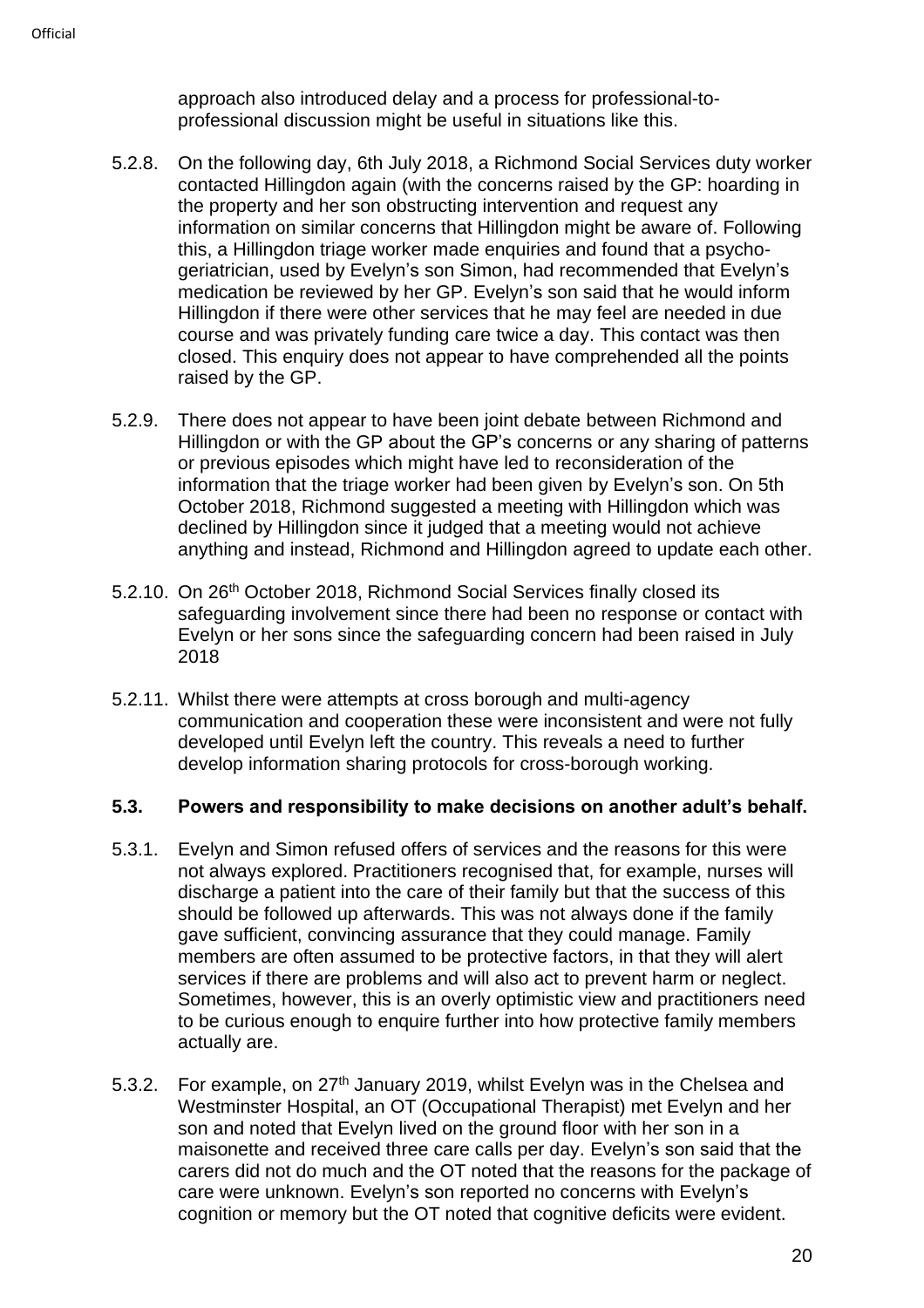Evelyn was described as disorientated to place, to be seeking assurance from her son throughout and too tired to take part in the bed transfer assessment. The OT and Evelyn's son discussed equipment options but these were declined. The OT concluded that Evelyn was now medically fit for discharge but would require OT assessment for this discharge. Evelyn agreed to a brief mobility assessment. The OT appears to have been satisfied that Evelyn's needs would be met by her son and the care workers.

- 5.3.3. There was a developing pattern in which Simon seemed to be interfering in Evelyn's treatment in a way that was not in her best interests. Simon had refused to allow entry to the both the police and the ambulance service on 15<sup>th</sup> June 2018 and on 7<sup>th</sup> February 2019 Evelyn had collapsed at home and was taken to the Chelsea and Westminster Hospital. Evelyn's GP was informed that, Simon, "…was noted to be difficult during London Ambulance Service care and also obstructive during Evelyn's care in Accident and Emergency". Simon refused to let Evelyn have a chest X ray as it was " too much radiation" and would "give her cancer" despite appearing to understand that the X ray was to rule out a chest infection. Instead, Simon was insistent that Evelyn have a CT urogram (a computerised imaging of the urinary tract, which involves the use of radioactive dye) as he believed that Evelyn's kidneys were the cause of her health problems, despite medical advice that Evelyn's current kidney function made this unsafe. Evelyn's son refused to stay and Evelyn self-discharged.
- 5.3.4. Simon claimed that he had a LPA (Lasting Power of Attorney) for Evelyn's health and welfare and on 6<sup>th</sup> February 2019, Simon's LPA had been used to discharge Evelyn from hospital against medical advice. Despite making some decisions on Evelyn's behalf that were not always in her best interests (including discharge from hospital or refusal of offers of support) these decisions were rarely challenged.
- 5.3.5. This only seems to have been recognised when on 28th February 2019, a professionals meeting was held and attended by London Ambulance Service, Hillingdon and Richmond. Evelyn had attended six different hospitals over past few weeks and had been discharged on 12<sup>th</sup> February 2019 by Simon against medical advice using his LPA for care and welfare.
- 5.3.6. The outcome of this meeting was to complete a welfare check and raise a safeguarding concern. Later that day, it was discovered that Evelyn was in Chelsea and Westminster A&E following a urology outpatient appointment. The medical team suspected that Evelyn had a fractured hip, but Simon took her home against medical advice and without further investigation.
- 5.3.7. A cross borough agreement to contest Simon's LPA was reached on 4<sup>th</sup> March 2019 but this was too late to have effect since Evelyn had left the country on 2<sup>nd</sup> March 2019. If this had been recognised earlier, then there may have been more opportunity to revoke the LPA and intervene to safeguard Evelyn and to promote her wellbeing.
- 5.3.8. There would seem to be a need for greater legal literacy especially about mental capacity and the circumstances in which someone can make a decision on another's behalf and the powers a person might hold to do this. This includes how these powers can be confirmed and the circumstances in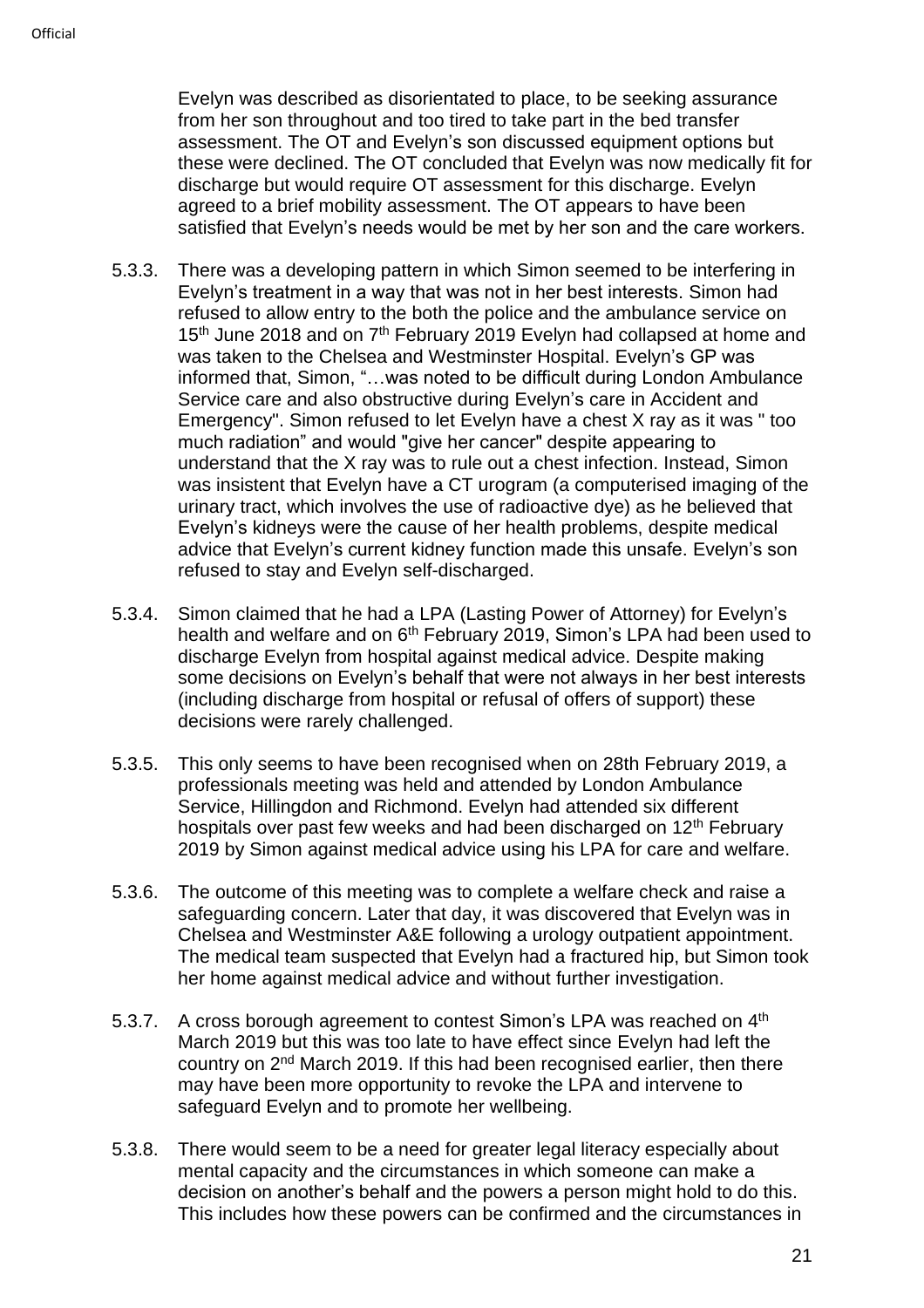which, and how, they might be challenged when they do not appear to have been used to make decisions in another person best interests or to be putting them at risk of harm.

#### **5.4. Responses to safeguarding concerns**

- 5.4.1. Thirty-four safeguarding concerns were raised but these do not appear to have led to completed enquiries. One of the reasons for this and for no further action was that there was insufficient evidence that Simon was intentionally abusing or neglecting Evelyn. On reflection, practitioners recognised that even if there is no suggestion of deliberate harm being caused, safeguarding enquires and interventions can be useful (and can be made either under s42 or as "other" enquiries) if there are concerns that someone is being harmed or neglected. On other occasions no action was taken because Evelyn had moved to another address. Practitioners considered that some of these moves were made to avoid their enquiries. For example, the considered that Simon transferred Evelyn from Hillingdon Hospital to the private Clementine Churchill Hospital on 15<sup>th</sup> January 2019 in response to the safeguarding enquires that Hillingdon Hospital has begun to make. On other occasions there were difficulties making contact with Evelyn and with hers sons.
- 5.4.2. Some safeguarding concerns were also not reported. Practitioners considered that this may have been because these concerns were about how well Evelyn's care needs were being met rather than that she was being abused or neglected. The impact of neglect was missed: even if Evelyn's son was not intentionally neglecting Evelyn her then an intervention should still have been made. On reflection, practitioners recognised the need to consider what Evelyn's life was like and whether or not her wellbeing was being promoted. Neglect does not need to be deliberate for it to be a safeguarding concern. There is a collective need to develop safeguarding approaches further to include interventions when care needs are not being met rather than just when there are concerns about wilful abuse and neglect.
- 5.4.3. The term "safeguarding" may also have different meanings for different professionals particularly in health services where the term is used independently of its statutory connotations in the Care Act. For example, on 28<sup>th</sup> February 2019, a medical doctor at the Chelsea and Westminster Hospital noted an "Impression" that, "There is a Safeguarding issue here with regards to potentially requiring more care at home. Concerns relayed to Consultant (A and E) and Registrar". This use of the term "safeguarding" appears not to have been intended to indicate a reasonable suspicion that Evelyn was being abused or neglected but rather a more general concern how best her care needs could be met. Consequently, this was not raised formally as a safeguarding concern with the local authority.
- 5.4.4. Another factor, found in other SARs, was that the recognition that a new approach and decisive action was required came too late. On 4<sup>th</sup> March 2019 the boroughs of Richmond and Hillingdon agree to work together and to share information to reduce the risk of harm to Evelyn and this became a safeguarding enquiry under s42 of the Care Act. Unknown to both boroughs, however, Evelyn had left the country on 2<sup>nd</sup> March 2019. The s42 enquiry remained open until 9<sup>th</sup> September 2019.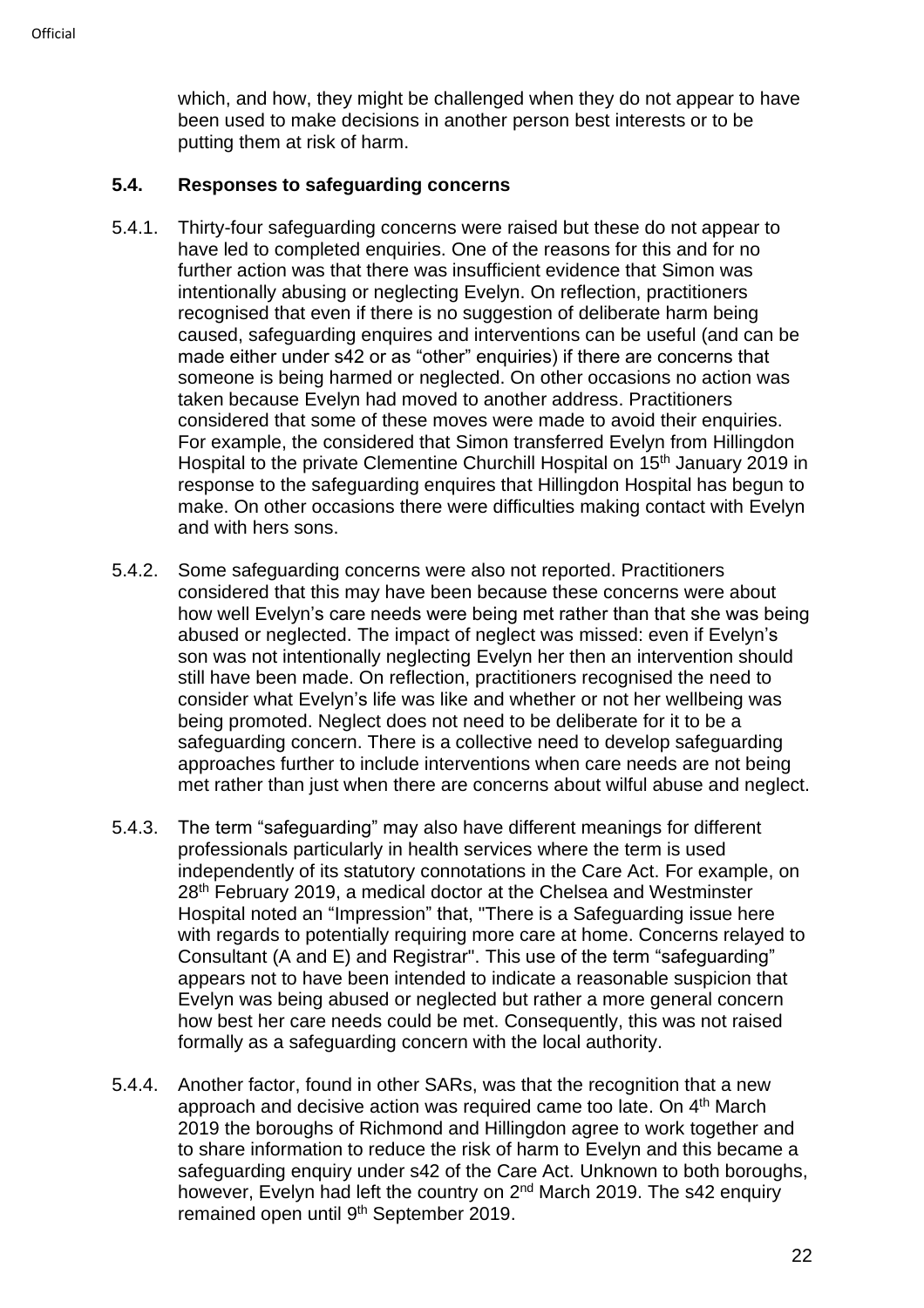- 5.4.5. Perhaps exacerbated by the number of boroughs and organisations involved, the London Ambulance Service appears to have been the only agency that identified a pattern of safeguarding concerns. This was, however, recognised too late to have a meaningful impact since the meeting the London Ambulance Service had organised on 22<sup>nd</sup> January 2019 was only attended by the London Richmond. This meeting, if fully attended, might have provided an opportunity to share information, reconsider approaches and decide on action, which otherwise did not take place until the meeting on 4th March 2019 after Evelyn and Simon had left the country.
- 5.4.6. There were two contacts with the care agency commissioned by Simon on 15<sup>th</sup> July and 18<sup>th</sup> July 2018 by the London Ambulance Service, but these do not appear to have been used to find out more about their experience of providing support to Evelyn, either to gauge the extent of her care and support needs or to find out more about how she was being treated and what her life was like.
- 5.4.7. There does not appear to have been consideration of whether or not Evelyn was experiencing other forms of abuse, for example, financial abuse and no attempts to check how Evelyn was managing her finances seems to have been made. Simon had a Lasting Power of Attorney for Evelyn's care and welfare, but it does not appear that any checks were made on powers to make financial decisions on her behalf.

#### **5.5. Recognition and assessment of needs and diagnosis.**

- 5.5.1. Interventions offered to Evelyn by adult social services were often refused. Assessments under the Care Act were offered but were refused (by whom is not always recorded) and it does not appear that an assessment of need was made. For example, Evelyn told the London Borough of Hillingdon on 10<sup>th</sup> May 2017 that she did not need help, did not want strangers in the house, was a self-funder and did not want an assessment. Following discharge home directly from St Mary's Hospital following an operation, on 27<sup>th</sup> March 2018 Evelyn told Hillingdon that she did not require support. There does not appear to have been any consideration of the extent to which Evelyn's decision to refuse an assessment was mental capacitous, especially in the context of the evident distress and confusion that had brought her to the attention of services in the first place.
- 5.5.2. The need to work across-boroughs seems to have impacted on making an assessment of Evelyn's needs. For example, on 11<sup>th</sup> September 2018 Enfield notified Hillingdon that it would offer a Care Act assessment to Evelyn but this does not seem to have progressed and was not followed up after Evelyn moved. On 28/09/18, the Hillingdon Safeguarding team confirmed that Evelyn had not received a Care Act assessment. Simon, however, seems to have privately organised care for Evelyn at home at times.
- 5.5.3. It also became apparent that Evelyn showed symptoms of dementia, but Simon and Ted refuted this and also that Evelyn may have any other mental health difficulties. There is no evidence that a formal diagnosis was made apart from a mini assessment (referred to in a conversation between the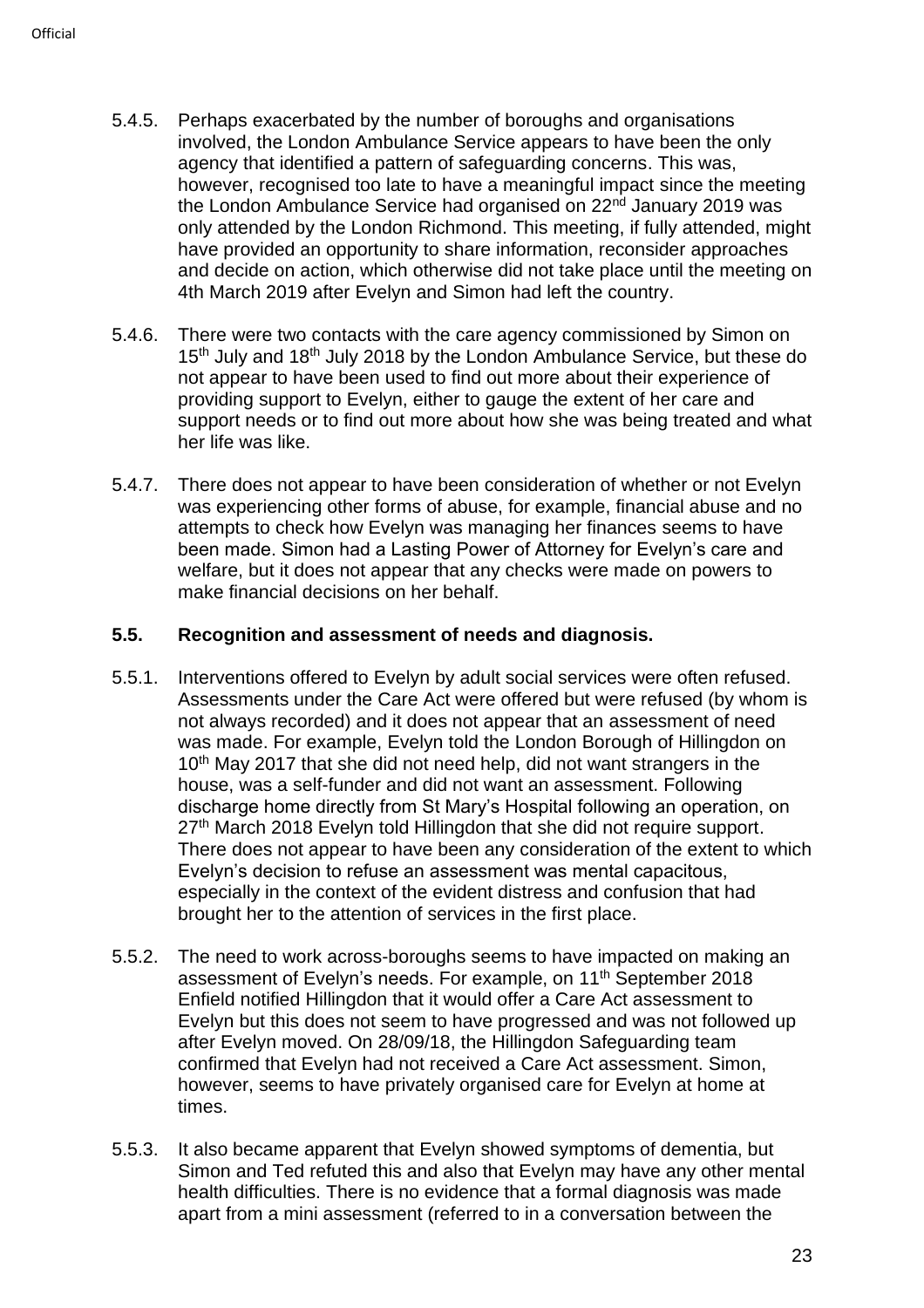police and London Borough of Hillingdon on 2<sup>nd</sup> May 2018 following Evelyn's admission to hospital which showed signs of early onset dementia).

- 5.5.4. Evelyn also had several physical health problems and injuries (spinal cord compression; falls; "a bleed on the brain" referred to by Evelyn's son Simon on 4 th May 2018). These received treatment as necessary but no pattern or link between them appears to have been sought or made.
- 5.5.5. Overall there was a gap in knowledge across all the organisations working with Evelyn about her needs in the context of the safeguarding concerns and other factors such as the moves between different boroughs, attendance at multiple hospitals and claims by Evelyn's sons about how any care needs were met.

# **5.6. Responding to family involvement**

- 5.6.1. Accounts given by practitioners suggest that Simon could be very assertive, and that junior staff in particular could be intimidated by him into not challenging his decisions. Simon also made threats that he would take legal action to prevent interference with Evelyn. This does not appear to have been resolved, although it appears that the London Borough of Richmond did begin to pursue this in February 2019, but Evelyn left the country on 2<sup>nd</sup> March 2019.
- 5.6.2. There appears to have been little consideration, by any of the agencies involved and across the different boroughs, of the extent to which Evelyn's family's desire for her to remain in her own home (or in their homes) might be detrimental to her wellbeing. although by it seems that Richmond seems to have begun to recognise this just before Evelyn left the country The family's motivations for wanting Evelyn to remain at home do not appear to have been explored.
- 5.6.3. Ted, Evelyn's other son, seems to have been less involved and to have deferred to Simon. He was not considered to be an alternative voice in Evelyn's life or someone who could intercede. Richmond tried to contact Ted on several occasions, but he never responded to telephone calls and voicemail messages.
- 5.6.4. There is a need for curiosity to enquire about how well family members can meet the needs of adults in their care. There is no evidence that a Carers Assessment, under the Care Act, was offered or conducted or advice given to contact the local Carers Centre. Attempts were made by social care staff in Richmond to meet Simon on numerous occasions, but he declined invitations. Instead, Simon made complaints about the social care staff's interference, some of those made against Richmond were investigated by the Local Government Ombudsman, which found no evidence of fault in Richmond's actions.
- 5.6.5. Work with the Carers Centre might have helped to identify different approaches that could be used to engage with Evelyn, Simon and Ted. The Carers Centre might also have worked as an experienced intermediary and even have challenged Simon and Ted from a skilled and non-statutory perspective. There was also no evidence that an independent advocate was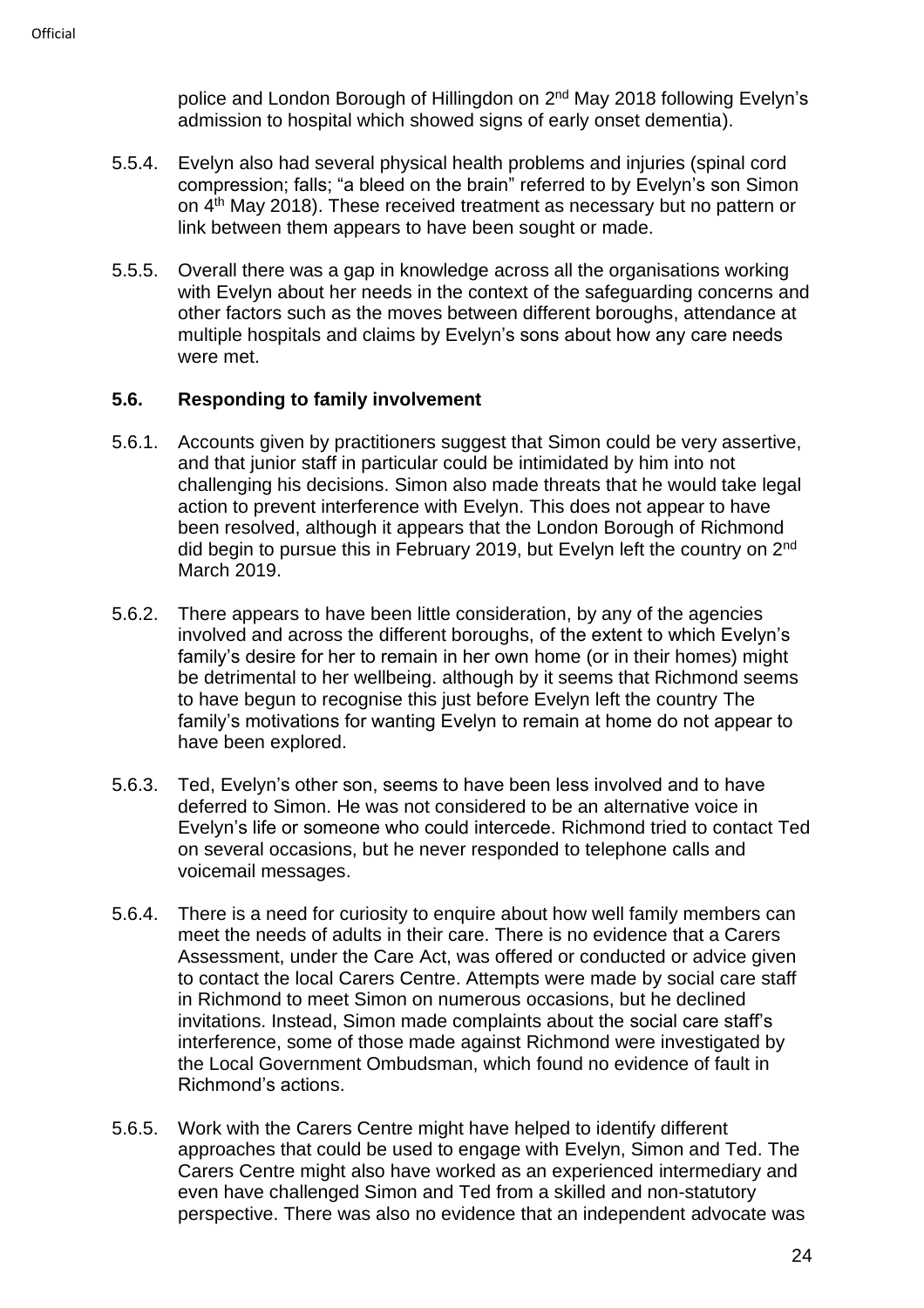considered to support Evelyn. This might also have helped to provide an independent voice in what was becoming a dialogue between professional and Evelyn's sons.

- 5.6.6. A "Think Family" approach might also have provided further insights into family dynamics. This approach builds the resilience and capabilities of families to support themselves (Wong et al, 2016) and recognises that individuals rarely if ever exist in isolation and that whole-family approaches are often necessary to meet individual and family wide needs. The core principles of the "Think Family" approach are that practitioners:
	- a) Consider and respond to the needs of the whole family; including the poverty, drug and alcohol use, domestic abuse and mental health difficulties of everyone in the home (including frequent visitors) in all assessments and interventions
	- b) Work jointly with family members as well as with different agencies to meet needs
	- c) Share information appropriately according to the level of risk and escalating concerns if they are not otherwise being responded to.
- 5.6.7. Such an approach may have led to greater consideration of Evelyn's relationship with her sons and how interventions could have been formulated to assist all the family. There may also have been other relatives who could have been involved as intermediaries, as authority figures or to offer additional help and support. There does not appear to have been much curiosity about Evelyn's sons, including their ages, occupations and whether there were any partners or other family members.
- 5.6.8. Practitioners recognised that there was a need to co-produce work with carers but also to recognise potential indicators of "misguided zealousness" or coercive control in families. Doing this would require professional standards and assertiveness in responding to carers who are not able to provide the necessary support, or who are coercive and controlling. Practitioners suggested that the chronologies used in children's services, and which were not used to adult services, help to build up an understanding of persistently present themes and patterns. Chronologies such as these might be useful in adult services.

# **5.7. Cultural factors**

5.7.1. The recent Richmond and Wandsworth SAR of David identified how biases and assumptions, both unconscious and in judgement, may influence professional decision making and risk assessments. There was no evidence of overt discrimination against Evelyn or her sons in the evidence analysed, or in the practitioner interviews and learning sessions that formed part of this review. However, it was brought to the reviewer's attention that Simon had complained, after Evelyn had left the country, that enquiries into her circumstances were racially motivated. Managing different perspectives on what constitutes acceptable standards in which to live, and how best needs can be met and how past experiences might impact on perceptions of the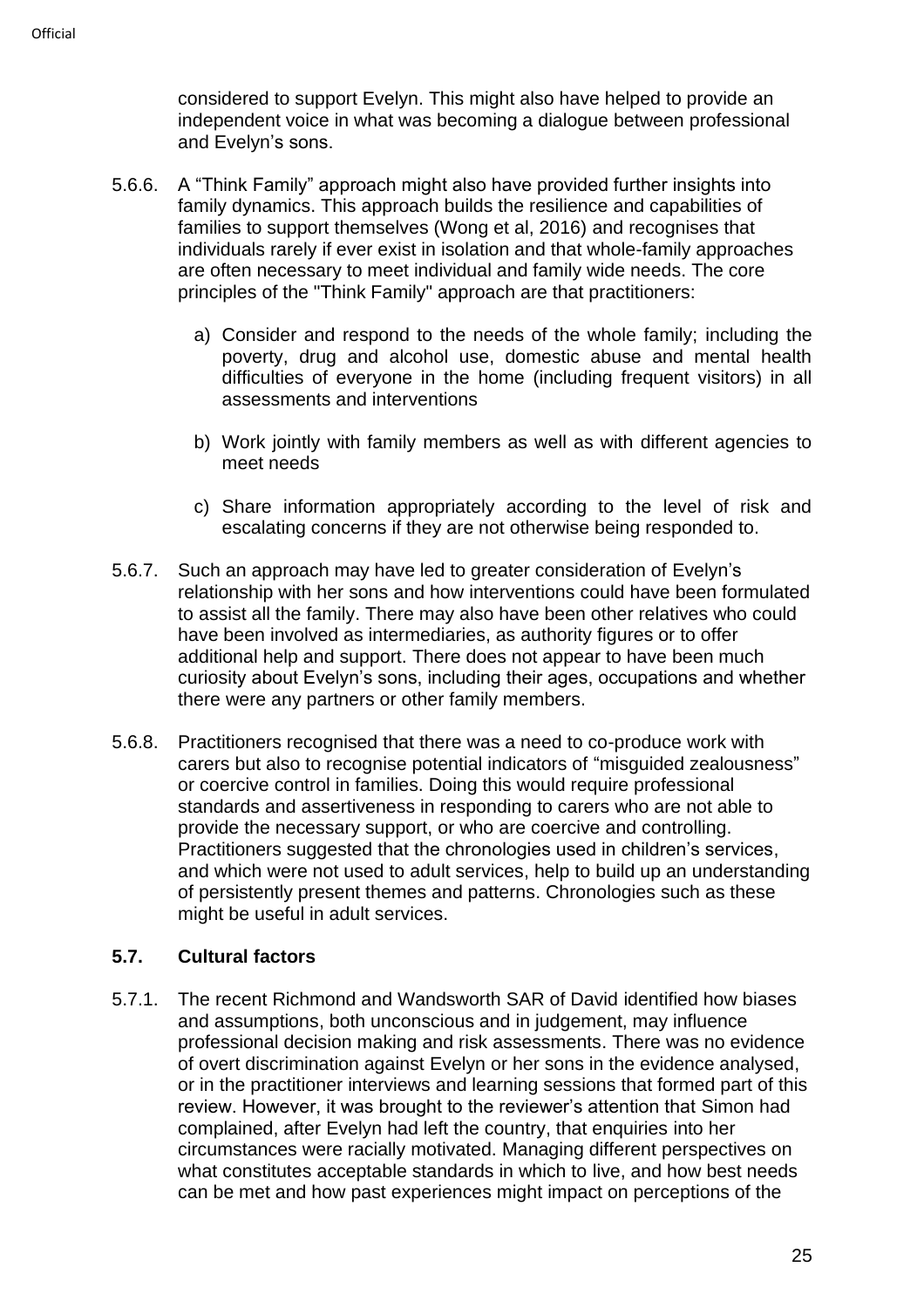motivations of professionals and the functions and approaches of different organisations can be challenging.

5.7.2. There does not appear to have been consideration of why Simon, in particular, seemed so oppositional towards attempts by services to intervene to support and treat Evelyn and as a consequence, the approaches taken did not adapt to meet his needs. Exploration of his expectations and his experiences of previous contact with institutions might have been useful. This was further exacerbated by the complaints that Simon. The result as that Simon became considered, to an extent accurately, as a problem and one which remained unresolved. This had the consequence of locating any difficulties in him and seems to have hampered consideration that Simon's opposition might be consequence of the approaches taken by the various organisations involved and Simon's perception of their roles and motivations.

#### **5.8. Changes made since 2019**

- 5.8.1. Due to the time elapsed between awareness of Evelyn's death in Jamaica and the completion of this SAR, it is important to recognise that changes have already been made.
- 5.8.2. Richmond has updated its local adult safeguarding procedures to include Repeated Safeguarding Concerns to include conducting risk assessments and making safeguarding plans patterns of similar concerns have been identified. If the adult at risk does not engage with services, then a professionals' meeting will be held to decide what approached and actions to take. All organisations in the borough of Richmond which are covered by these procedures are responsible for recording and noting patterns of concern and may be asked to share and analyse information and contribute to a multi-agency response.
- 5.8.3. In considering how to respond to repeated concerns the following factors need to be considered:
	- The safety of the adult who the concern is about.
	- Mental capacity and ability of the individual's support networks to raise the concern, or to increase support to meet outcomes of safeguarding concerns.
	- Wishes of the adult at risk and impact of the concern on them.
	- Impact on important relationships.
	- The level of risk identified.
- 5.8.4. Additionally, Richmond held a webinar for adult social service staff on how to recognise and respond to disguised compliance and their own unconscious biases.
- 5.8.5. The London Ambulance Service has introduced a new adult safeguarding concerns escalation process. This requires that local authorities are alerted to potential patterns of abuse or neglect when three or more safeguarding concerns have been raised by the ambulance service about an individual within any six-month period.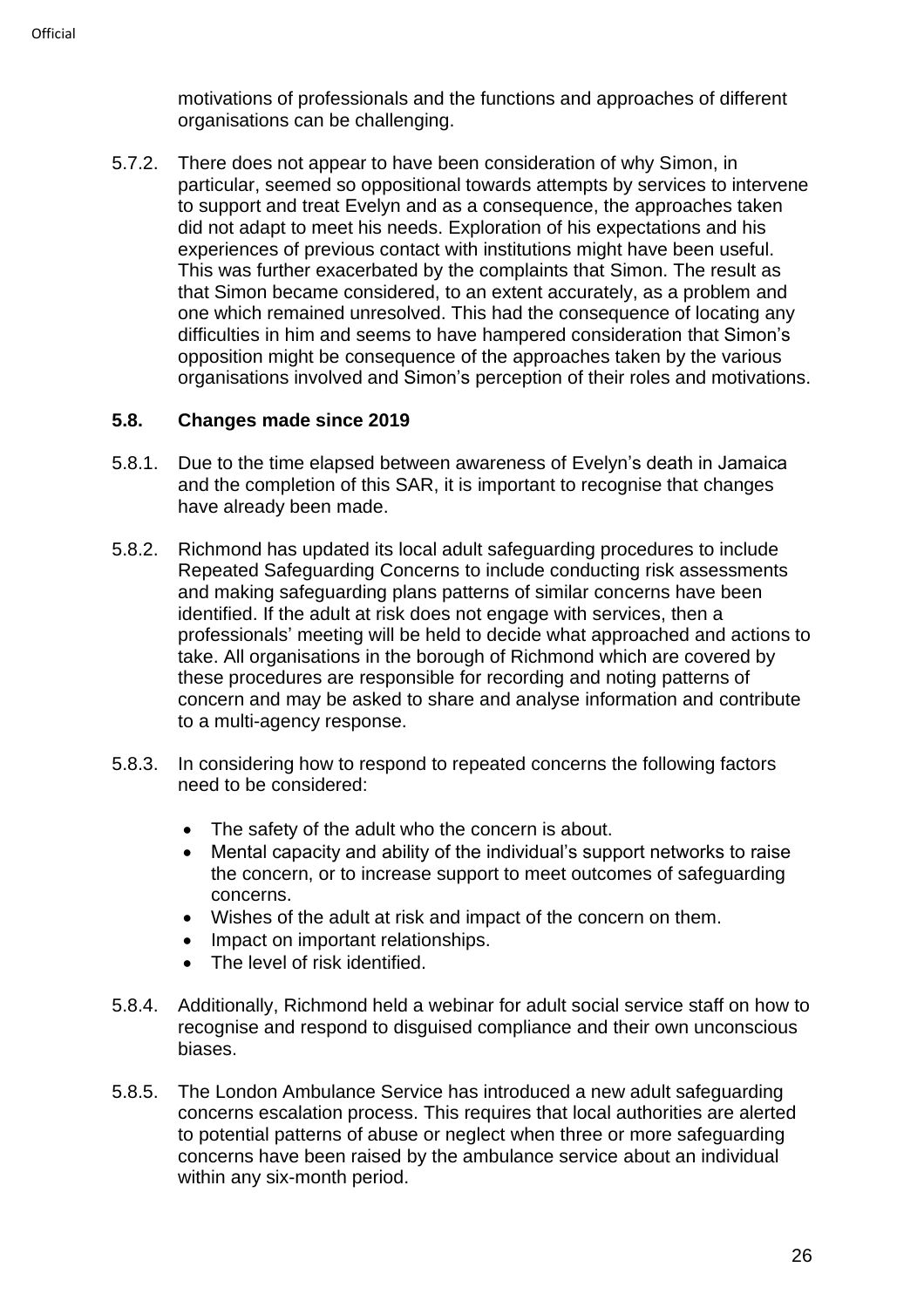# <span id="page-26-0"></span>**6. SUMMARY OF THEMES**

- 6.1. A number of factors were present which the published research and practice evidence links with poor outcomes. For example, Evelyn had repeat hospital admissions, yet it appears patterns were not responded to and none of the admissions led to a change in the approach taken by services. This was hampered by attendances at different hospitals.
- 6.2. No individual workers or agencies took responsibility for coordinating approaches to assessing and meeting Evelyn's needs until February 2019. This was similarly hampered by regular moves from one local authority area to another.
- 6.3. Whilst many adult safeguarding concerns were raised, few led to action or intervention, again hampered to an extent by frequent moves. There was little inter-agency communication, although attempts had been made by Richmond to liaise with Hillington in 2018. Simon and Ted's wishes for their mother to remain in her own home (and in theirs), with their support, were rarely challenged and were given priority over ensuring that Evelyn's needs were met. There was a lack of recognition of how the desire to support Evelyn at home might prevent her needs from being met, with a detrimental impact on her wellbeing.
- 6.4. Professionals did not show curiosity when being given assurance by Evelyn's family members that her needs were being met or that she did not have needs. There may have been an element of "disguised compliance", or perhaps more accurately "feigned compliance", in which professionals were told what they wanted to hear in order to prevent them from enquiring further.
- 6.5. Simon's ability to make decisions on Evelyn's behalf went unchallenged despite growing evidence that these decisions were objectively rarely in her best interests.

# <span id="page-26-1"></span>**7. CONCLUSIONS**

The following conclusions are drawn from the thematic analysis and more widely from other safeguarding adults reviews.

#### **7.1. The impact on Evelyn of decisions made on her behalf by her family was not recognised.**

7.1.1. Despite the evidence available that Evelyn had physical health needs, mental health needs and care and support needs, decisions made by her sons to refuse interventions were not challenged. Evelyn was discharged from hospital against medical advice on multiple occasions and was not receiving support. This was despite a historical and current picture of Evelyn being found trapped in her home in distress, wandering outside in distress, being neglected, not having heating (and at one point being described as hypothermic) and moving between three local authority areas.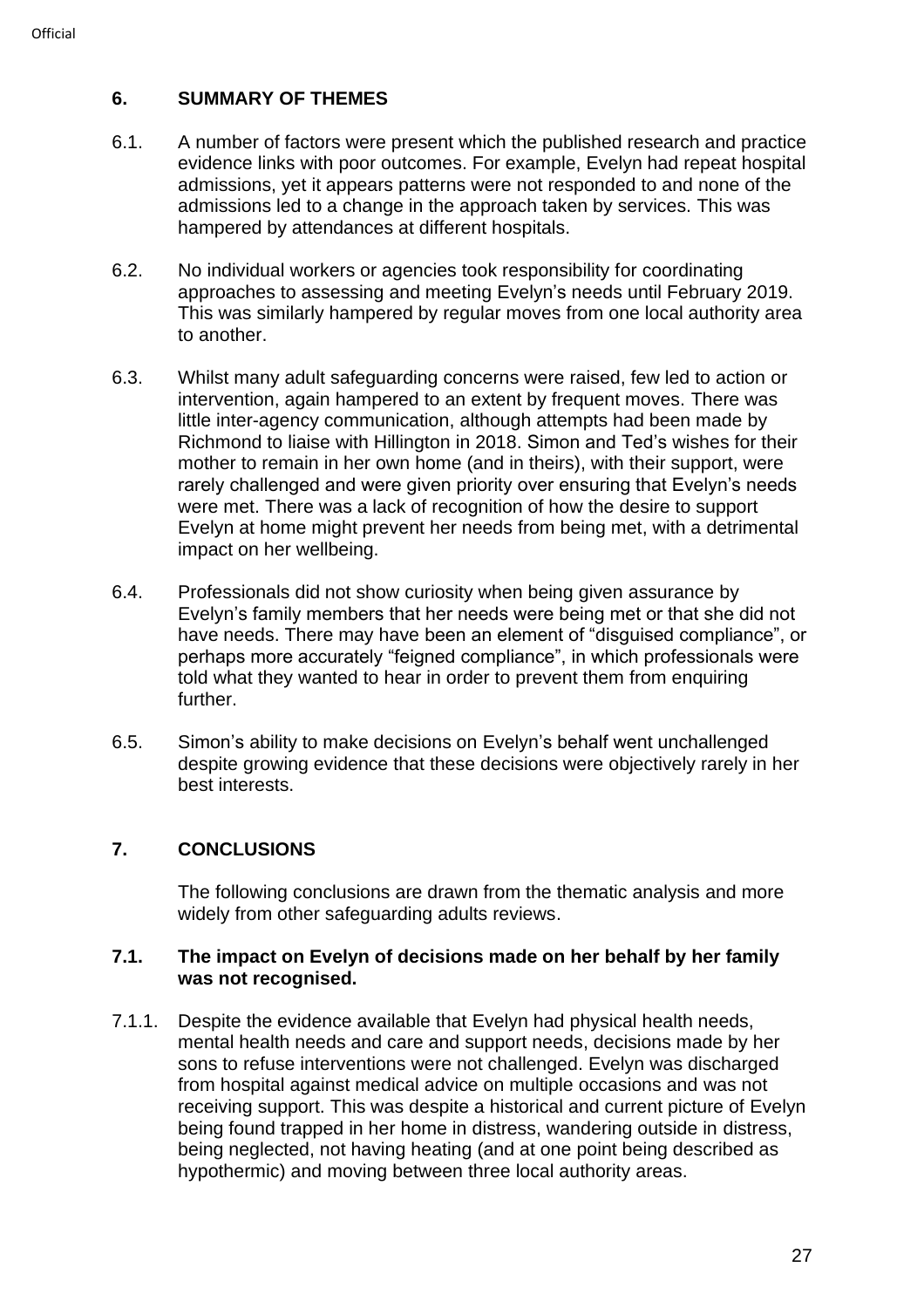7.1.2. Care Act assessments were offered but were not made and it appears that professionals were often given enough assurance by Evelyn's sons that her needs were being, or would be, met that they withdrew. This was despite accumulating evidence to the contrary.

#### **7.2. Frequent moves made it difficult but there was little insufficient interagency communication and joint working to meet Evelyn's needs.**

- 7.2.1. There was a lack of clarity about, and joint working across boroughs, on what action to take once Evelyn had moved out of a local authority area. Attempts were made by different boroughs at different times to initiate this but because of their irregular individual contact with Evelyn the importance of this was not recognised and no shared picture was formed. There was no overt reference to Ordinary Residence, nor to the London Multi-Agency Adult Safeguarding Policy and Procedures for guidance on responsibility and, until March 2019, no comprehensive joint working to intervene. There appears to have been a very slow recognition amongst services that Evelyn's regular moves from place to place might in themselves be a safeguarding concern, despite this having been identified by a GP in 2018.
- 7.2.2. Similarly, there was a lack of information sharing between hospitals, which meant that patterns of attendance were not identified, and which meant that any interventions (such as to challenge decisions made on Evelyn's behalf which were not in her best interests; to admit for fuller medical assessment etc) were not formulated or made.

# **7.3. Safeguarding referrals were made but no action was taken**

- 7.3.1. It appears that most safeguarding concerns raised about Evelyn led to no decisive action. This was partly explained by a misapprehension that if neglect was not deliberate then it did not meet the criteria for an enquiry under section 42 of the Care Act. Another reason was the unchallenged assurances given by Evelyn's sons that Evelyn's needs were being met. Contact with Evelyn and her sons was at times difficult to establish, Evelyn moved frequently and sometimes her sons were not clear about where she was. All of these factors made making safeguarding enquiries more difficult.
- 7.3.2. The local authority is the lead agency for adult safeguarding under the Care Act and must act when it has "reasonable cause to suspect that an adult in its area (whether or not ordinarily resident there)":
	- Has needs for care and support (whether or not the local authority is meeting any of those needs); and
	- is experiencing, or is at risk of, abuse or neglect; and
	- as a result of those care and support needs is unable to protect themselves from the risk or experience of abuse or neglect.
- 7.3.3. Whilst there was uncertainty about whether Evelyn was being neglected, the Care Act Statutory Guidance makes provision for non-statutory adult safeguarding enquiries (commonly known as "other" enquiries) and interventions where the three-part test is not met but where there is sufficient concern that someone may come to harm. It is likely that Evelyn met at least the criteria for a non-statutory adult safeguarding enquiry from 2018 onwards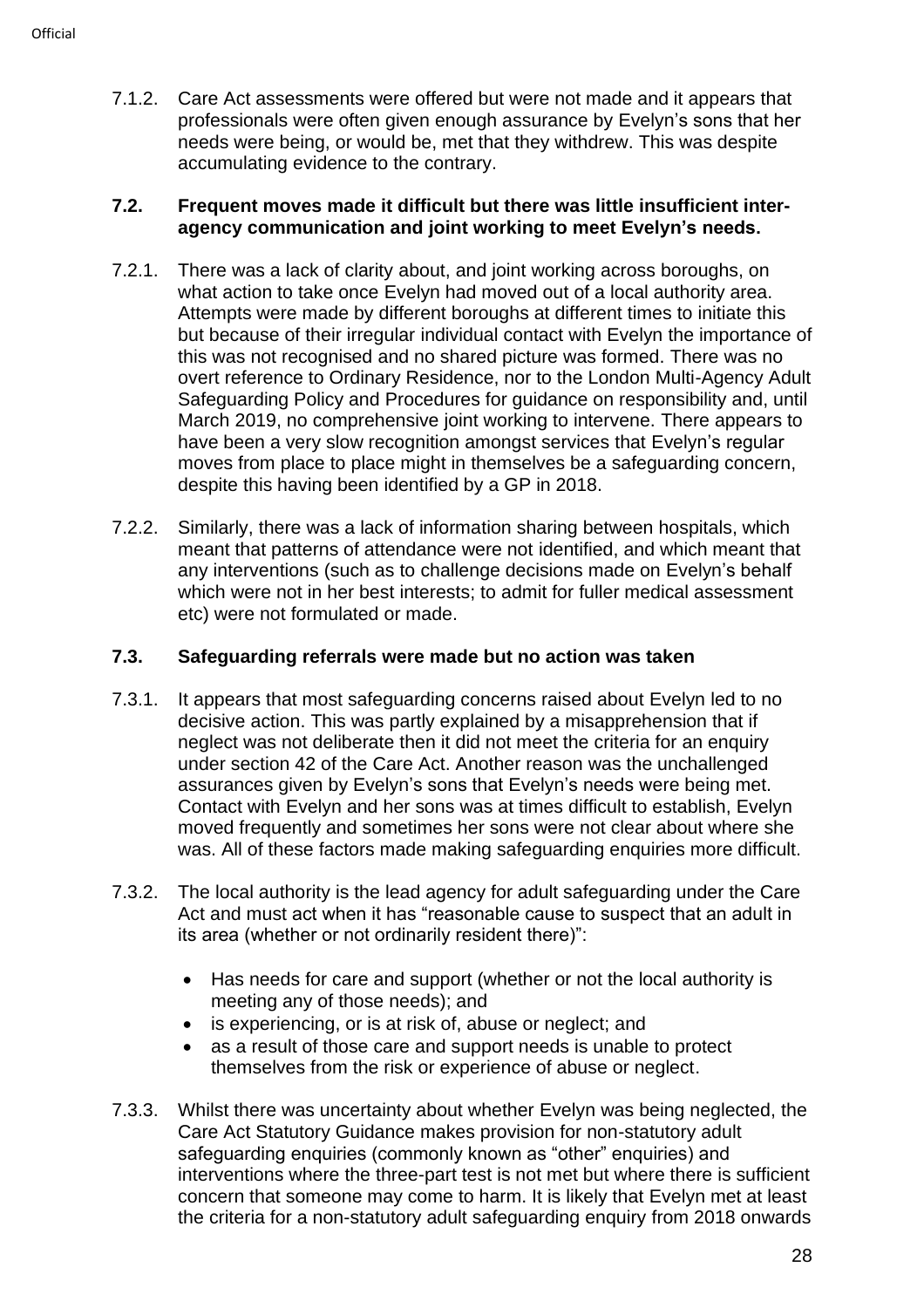and either this or a s42 enquiry might have led to an earlier intervention to meet Evelyn's needs.

#### **7.4. There was insufficient engagement with Evelyn's family and there was insufficient professional curiosity or responsibility in exploring Evelyn's circumstances.**

- **7.4.1.** Evelyn's family relationships were also not fully understood. There does not appear to have been exploration of why her sons appeared to be obstructive, what they feared, what they expected or even what they had to hide. Exploration, as in the case of Mr Meyers set out in sections 4.52 – 4.55 of this review, of the impact of family relationships upon Evelyn may have helped to formulate different interventions.
- **7.4.2.** Instead, the responses of different organisations to Evelyn's sons appears somewhat contradictory. At times, their assurances were accepted, and they were considered to be protective factors, at other times they were considered to be neglecting Evelyn, at others they were preventing her needs from being met. None of these responses led to a consistent approach. There appeared to be a lack of recognition that whatever Evelyn's son's motivations were, Evelyn's wellbeing was not being promoted by them.
- **7.4.3.** No Carer's Assessment was offered and no input from an outside specialist agency such as a Carers Centre was sought.

# <span id="page-28-0"></span>**8. RECOMMENDATIONS**

8.1. The recommendations from this Safeguarding Adult Review are considered in the following domains:

# **8.2. Domain 1: direct practice with individuals**

- 8.2.1. There is a need to:
	- Increase legal literacy, particularly in the ability of family members to make decisions on another member's behalf and of how to confirm and challenge Lasting Powers of Attorney. This requires management oversight and follow up with practitioners.
	- Improve working with challenging relatives including how to engage them and how to identify and respond to over-zealous and coercive and controlling behaviours, whether these are intended or not. Developing partnership working relationships with local carers centres might be helpful in doing this.
	- Increase the use of safeguarding processes when there are concerns about the extent to which needs are not being met.

# **8.3. Domains 2 & 3: Agency and interagency practice**

8.3.1. There is a need to: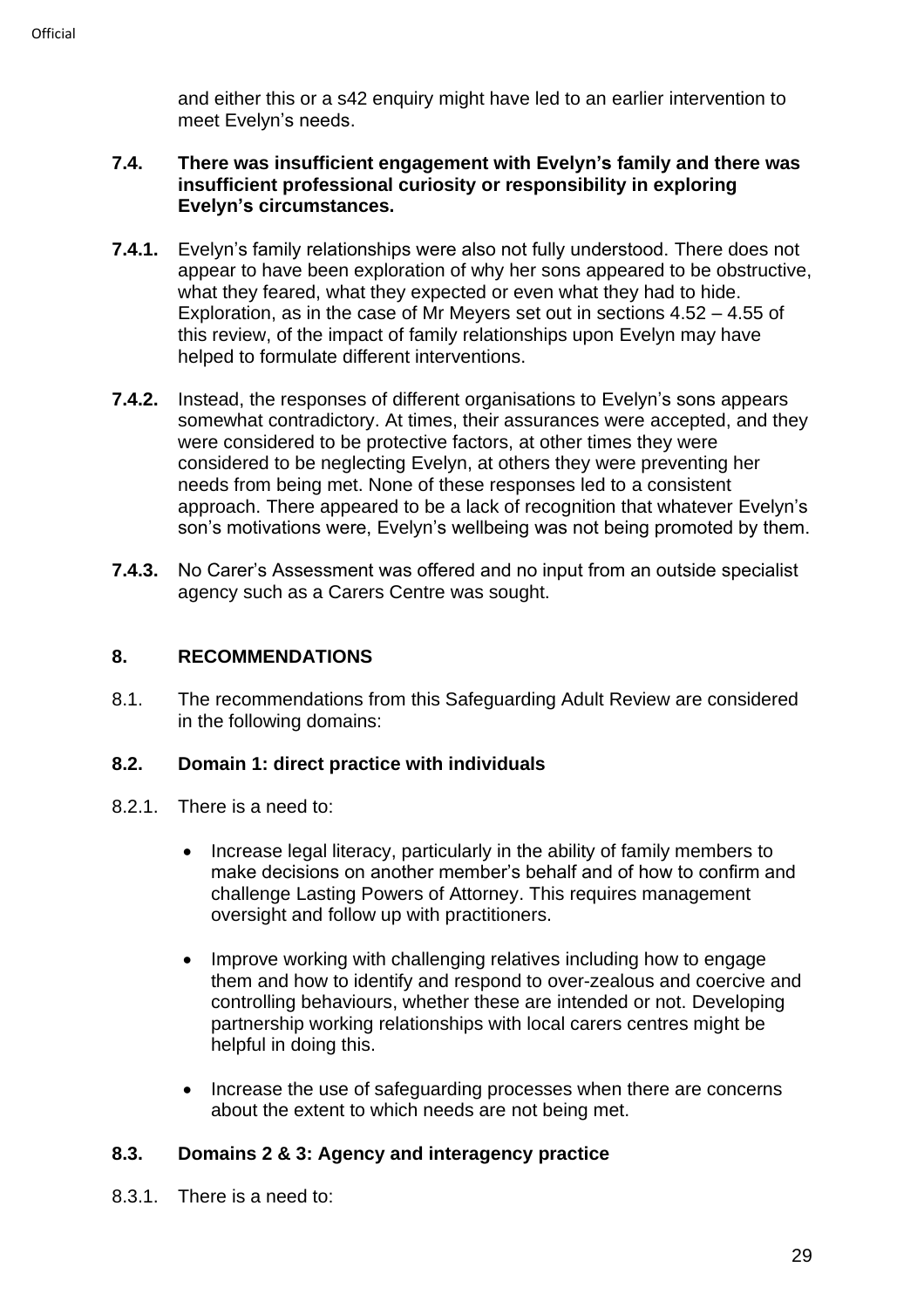• Revise or create, as necessary, escalation processes and protocols so that problems of joint working, information sharing and of agreeing interventions can be resolved quickly.

# **8.4. Domain 4: Board level**

- 8.4.1. Support the development of information sharing and cross-borough working in safeguarding through the Chairs Network.
- 8.4.2. Promote through the Chair's Network the need for a revision of guidance on carers and safeguarding to include how to respond to over-zealousness and coercion and control, whether intended or not.
- 8.4.3. Raise through the Pan London SAB/ national chairs network the need to improve information sharing and cross borough working including safeguarding responsibilities when someone moves frequently from borough to borough.
- 8.4.4. Future reviews of the London Multi-Agency Policy and Procedure should incorporate cross borough working where there are concerns that an adult at risk of abuse is being moved from borough to borough.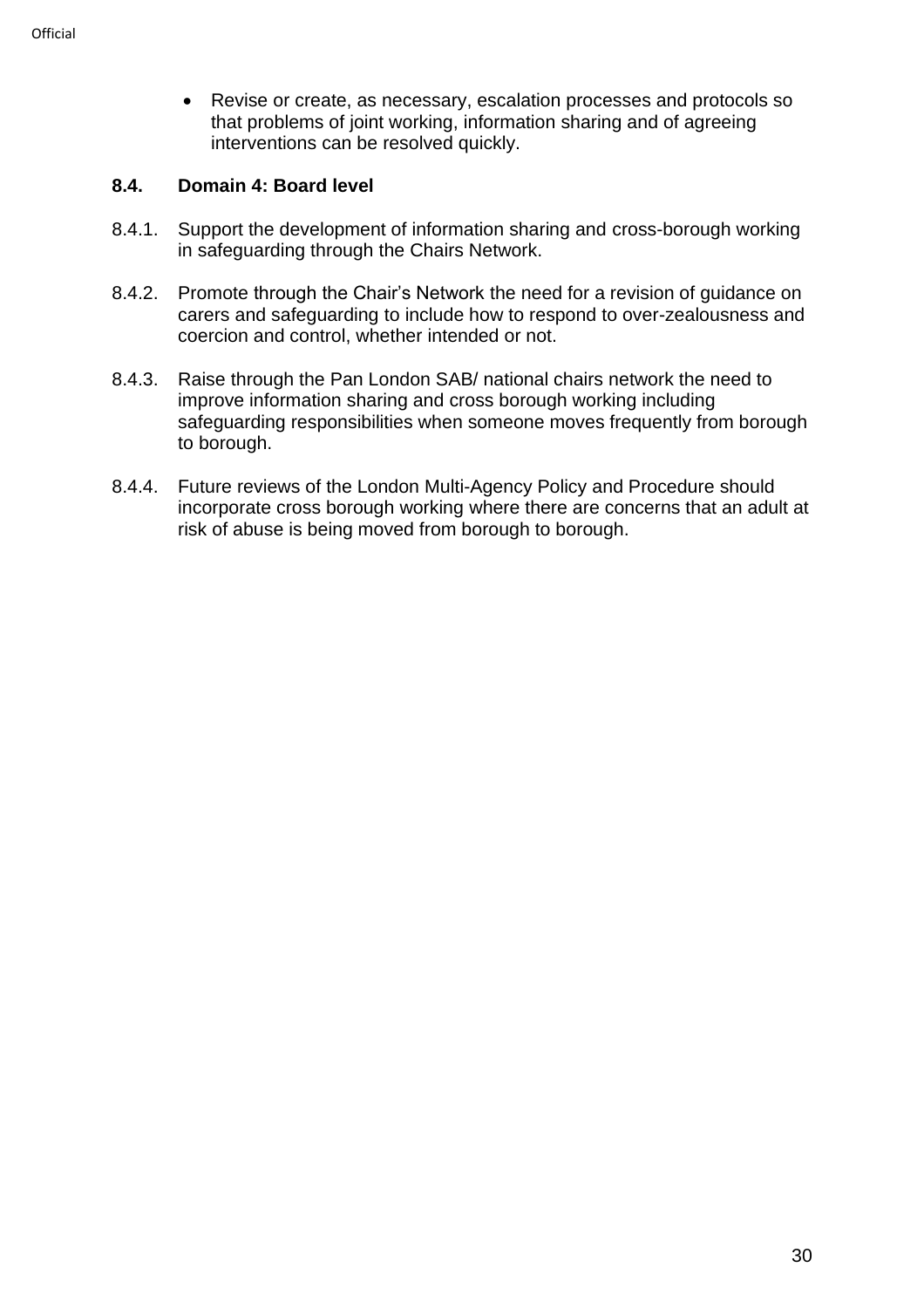#### <span id="page-30-0"></span>**APPENDIX 1: Wellbeing**

Section 1(2) of the Care Act (2014) states that:

"Well-being", in relation to an individual, means that individual's well-being so far as relating to any of the following:

- a) personal dignity (including treatment of the individual with respect);
- b) physical and mental health and emotional well-being;
- c) protection from abuse and neglect;
- d) control by the individual over day-to-day life (including over care and support, or support, provided to the individual and the way in which it is provided);
- e) participation in work, education, training or recreation;
- f) social and economic well-being;
- g) domestic, family and personal relationships;
- h) suitability of living accommodation;
- i) the individual's contribution to society.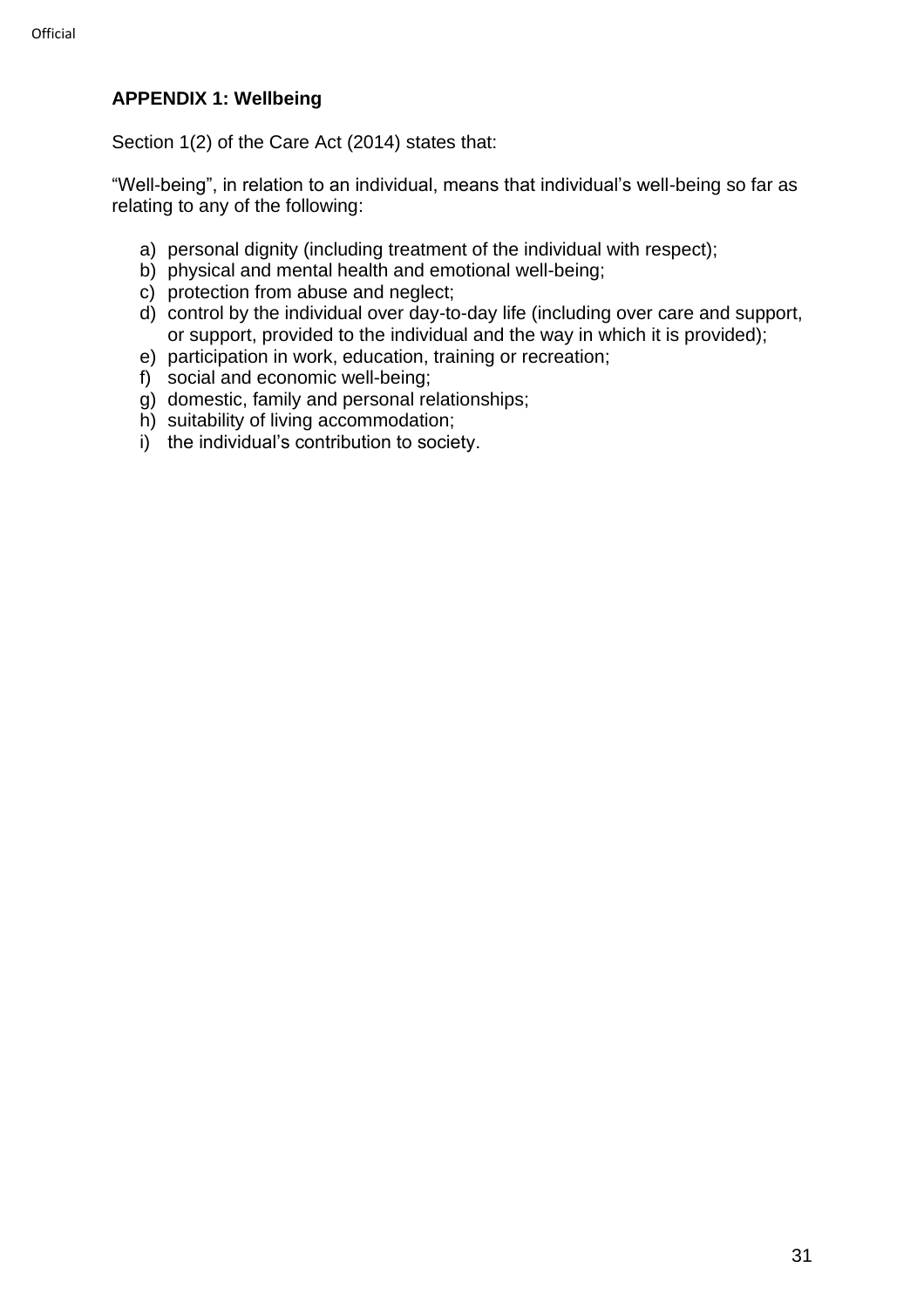#### <span id="page-31-0"></span>**APPENDIX 2:**

#### **Mental Capacity Act and Best Interest Decisions**

In practice, the first stage in assessing mental capacity is to establish if a person cannot make a decision, which involves not being able to do any one of the following (i) understand the information about the decision to be made (ii) retain that information in their mind (iii) use or weigh that information as part of the decisionmaking process decision and (iv) communicate their decision.

The second stage is to establish whether the person has an impairment of, or disturbance, in the functioning of their mind or brain, whether as a result of a condition, an illness, or external factors such as alcohol and drug use.

The third stage is whether or not this impairment or disturbance means that the individual is unable to make a decision when they need to.

The Mental Capacity Act also sets out a number of principles of which the most relevant to E are that "A person must be assumed to have capacity unless it is established that he lacks capacity" and that "A person is not to be treated as unable to make a decision unless all practicable steps to help him to do so have been taken without success.

An act done, or decision made, under this Act for or on behalf of a person who lacks capacity must be done, or made, in their best interests and must have regard must be least restrictive of the person's rights and freedom of action.

#### **Lasting Power of Attorney, Deputyship and Appointeeship**

**Attorney:** A Lasting Power of Attorney is donated by a person who has the mental capacity to do so to a representative of their choosing. This representative can then act on their behalf at a time when they lack the mental capacity to make decisions about their Property and Finances or Health and Welfare.

**Deputy:** A Deputy is appointed by the Court of Protection to act on the behalf of a person who does not have the mental capacity to make decisions for themselves at the time that they need to be made. Generally, a Deputy will only have powers over property and finances. Personal Welfare Deputyships are very strictly limited due to the difficult nature of appointing someone to have free reign over a person's medical decisions, without knowing what the person's wishes would be.

**Appointee:** An application can be made to the relevant benefits office to become an appointee. This is for the right to deal with the state benefits of someone who cannot manage their own affairs because they are" mentally incapable" or severely disabled.

Whilst it is the Court of Protection makes decisions on, for example, appointing a Deputy, it is the Office of the Public Guardian that handles their on-going administration and which applications should be made to search the registers, including for LPAs. There is a standard form to do this.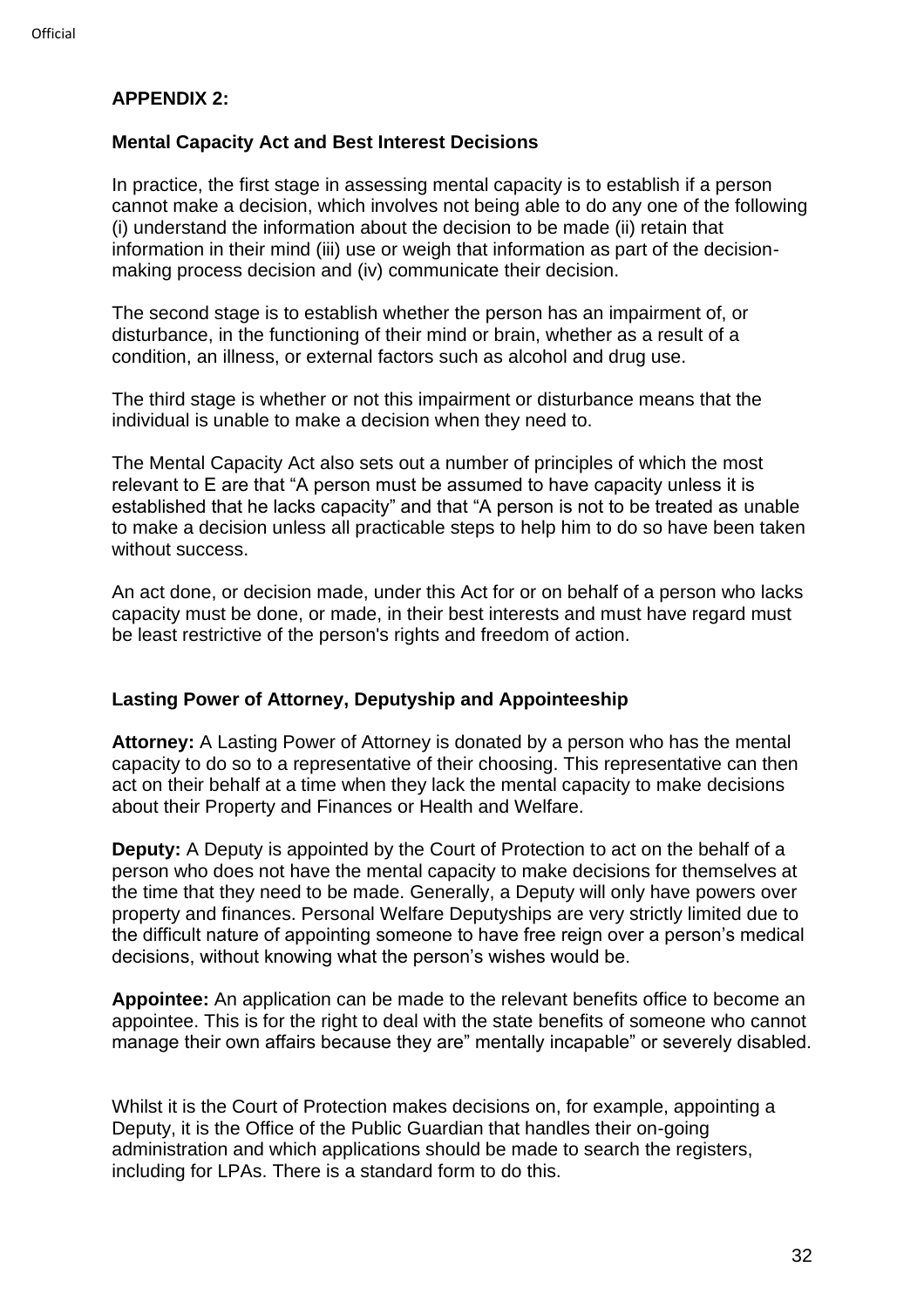# <span id="page-32-0"></span>**Appendix 3: Literature review**

The literature review was conducted in November-December 2020 using the following resources:

- 1. An internet search using Google to find open access journals and articles
- 2. The Royal Society of Medicine's on-line journals and related sources
- 3. The British Psychological Society's on-line journals and related sources
- 4. The Athens on-line journals and related sources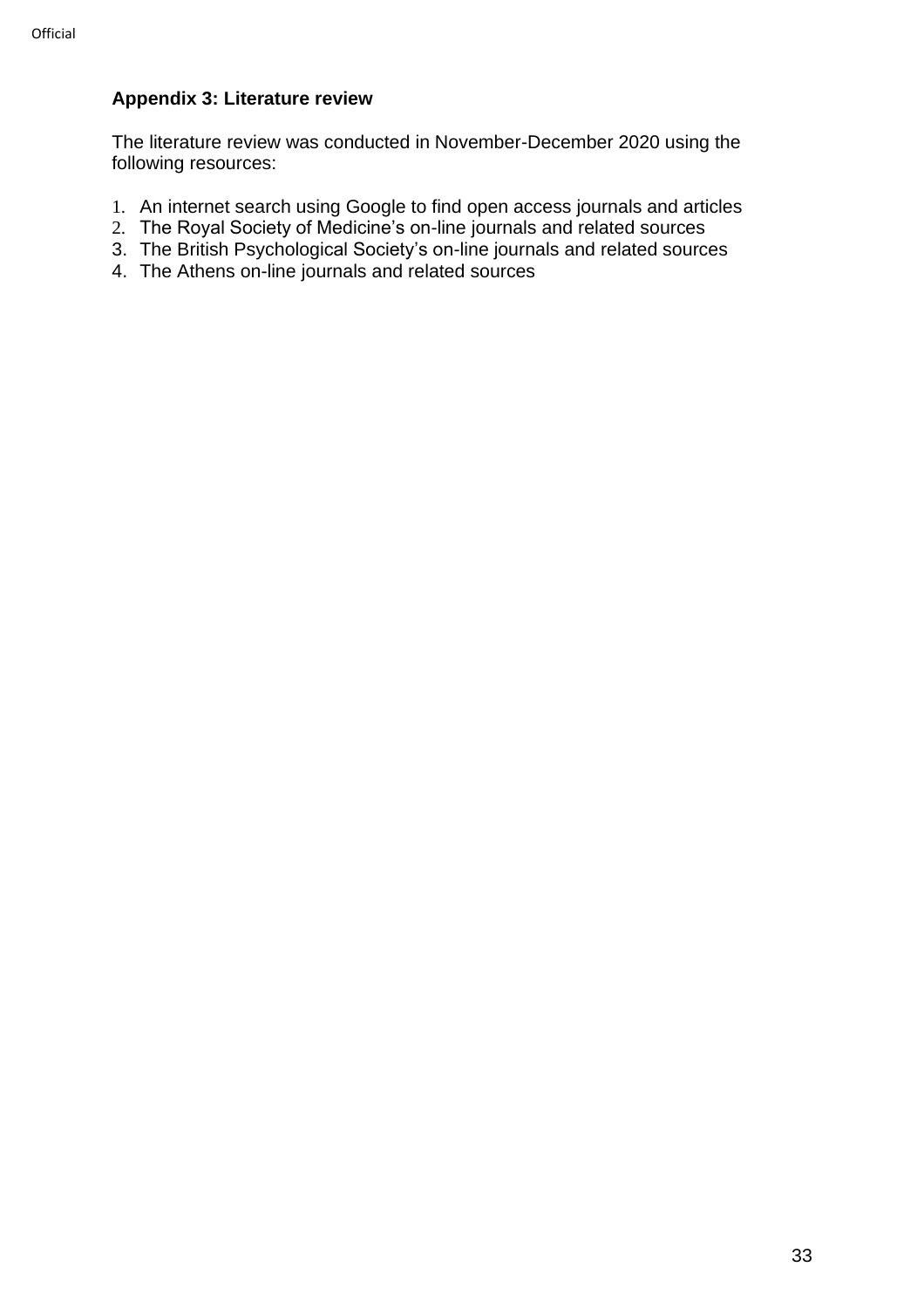# <span id="page-33-0"></span>**Bibliography**

Boland, B., Burnage, J. and Scott, A. (2014) Protecting against harm: safeguarding adults in general medicine. Clinical Medicine, 14(4), 345–348

Boutin-Foster, C., Euster, S., Rolon, Y., Motal, A., Belue, R., Kline, R. and Charlson, M. E. (2005). Social Work Admission Assessment Tool for Identifying Patients in Need of Comprehensive Social Work Evaluation. *Health & Social Work* 30 (2) 117- 125.

Day, M. R., Leahy-Warren, P., and McCarthy, G. (2016). Self-neglect: Ethical considerations. *Annual Review of Nursing Research*, 34(1), 89-107.

Ferrandiz‐Mont, D., Wahyuniati, N., Chen, H-J., Mulyadi, M., Zanaria, T.M. and Ji, D-

Gersons, B.P.R (1990) *Differences Between Crisis and Trauma: Consequences for Intervention*. In Punukollu, N.R (ed) Recent Advances in Crisis Intervention Volume 1. Huddersfield: IICICPP.

Hamberg, K. (2008) Gender bias in medicine. *Women's Health* 4(3), 237–243

Jarvis, A., Fennell, K. and Cosgrove, A. (2016) Are adults in need of support and protection being identified in emergency departments? *The Journal of Adult Protection* 18(1) 3-13.

Lien, C., Rosen, T., Bloemen, E. M., Abrams, R. C., Pavlou, M., and Lachs, M. S. (2016). Narratives of self‐neglect: Patterns of traumatic personal experiences and maladaptive behaviors in cognitively intact older adults. *Journal of the American Geriatrics Society*, 64(11), 195–200.

London Borough of Tower Hamlets (2020) Ms H and Ms I - Thematic Safeguarding Adult Review. Author Preston-Shoot, M.

Molloy K, Jonak C, Woei-A-Jin FJSH et al. Characteristics associated with significantly worse quality of life in mycosis fungoides/Sezary syndrome from the Prospective Cutaneous Lymphoma International Prognostic Index (PROCLIPI) study. Br J Dermatol 2020; 182:770–9.

Olaison, A., Torres, S. and Forssell, E. (2018) Professional discretion and length of work experience: what findings from focus groups with care managers in elder care suggest. *Journal of Social Work Practice*, 32(2), 153–167

Preston-Shoot, M. (2017) On self-neglect and safeguarding adult reviews: diminishing returns or adding value? *Journal of Adult Protection* 19(2) 53-66

Preston-Shoot, M. (2020), Safeguarding adult reviews: informing and enriching policy and practice on self-neglect, *The Journal of Adult Protection* 22(4), 199-215.

Sidiropoulou, P., Nikolaou, V., Marinos, L., Voudouri, D., Komini, E., Economidi, A., Rigopoulos, D, and Stratigos, A. (2020) The different faces of mycosis fungoides: results of a single-center study. *International Journal of Dermatology*, 59, 314–320